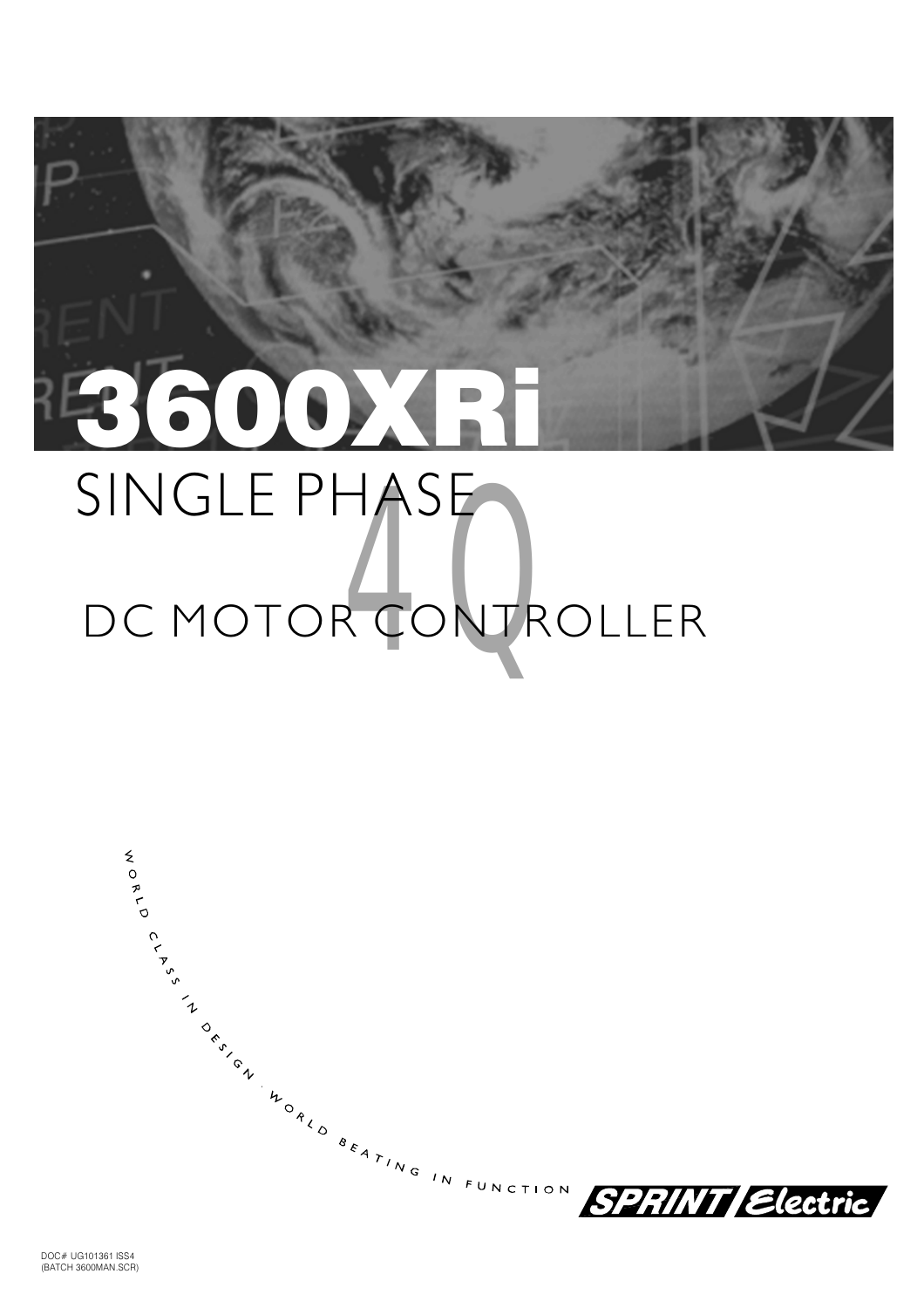### **IMPORTANT SAFETY NOTES**

This controller is an open chassis component for use in a suitable enclosure

Drives and process control systems are a very important part of creating better quality and value in the goods for our society, but they must be designed, installed and used with great care to ensure everyone's SAFETY.

Remember that the equipment you will be using incorporates...

High voltage electrical equipment

Powerful rotating machinery with large stored energy

Heavy components

... and your process may involve ...

Hazardous materials

Expensive equipment and facilities

Interactive components

Always use qualified personnel to design, construct and operate your systems and keep SAFETY as your primary concern.

Thorough personnel training is an important aid to SAFETY and productivity.

SAFETY awareness not only reduces the risk of accidents and injuries in your plant, but has a direct impact on improving product quality and costs.

If you have any doubts about the SAFETY of your system or process, consult an expert immediately. Do not proceed without doing so.

### HEALTH AND SAFETY AT WORK

Electrical devices can constitute a safety hazard. It is the responsibility of the user to ensure the compliance of the installation with any acts or bylaws in force. Only skilled personnel should install and maintain this equipment after reading and understanding this instruction manual. If in doubt refer to the supplier



Note. The contents of this manual are believed accurate at the time of printing. The manufacturers, however, reserve the right to change the content and product specification without notice. No liability is accepted for omissions or errors. No liability is accepted for the installation or fitness for purpose or application of the unit.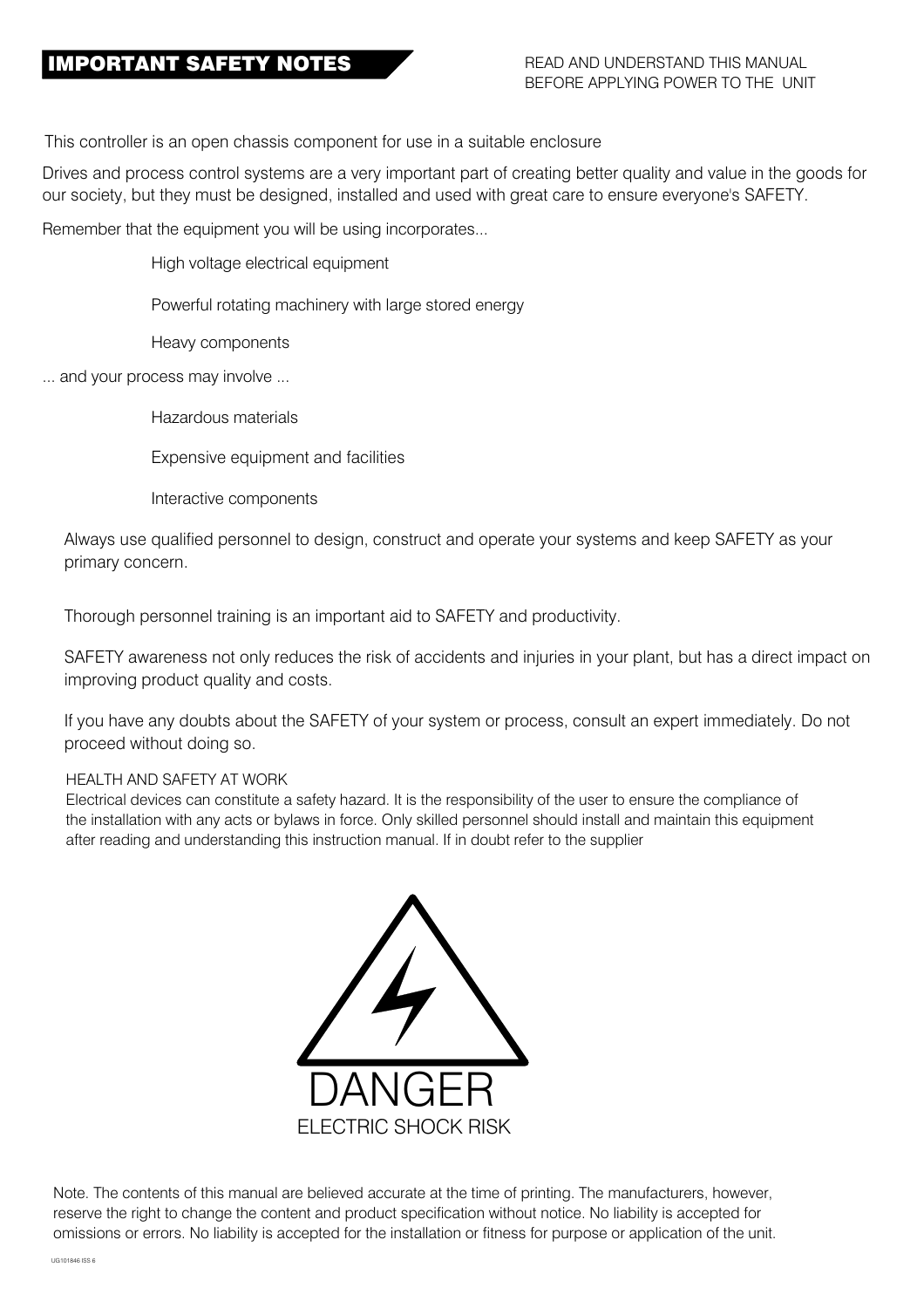### **INPUTS AND OUTPUTS**

| $+$ aux input ramped<br>-aux input ramped<br>$+$ aux input direct<br>4-20mA input<br>$+/-10V$ input | speed output<br>current output +<br>current output $+/-$<br>ramp output<br>demand output |                                                | relay drivers<br>drive stall<br>imminent stall<br>zero speed<br>shaft reverse                                             | $+24V$ rail<br>$+12V$ rail<br>$+/- 10V$<br>-12V rail<br>-24V rail |                                                            |
|-----------------------------------------------------------------------------------------------------|------------------------------------------------------------------------------------------|------------------------------------------------|---------------------------------------------------------------------------------------------------------------------------|-------------------------------------------------------------------|------------------------------------------------------------|
| <b>ADJUSTABLE</b><br><b>PARAMETERS</b>                                                              | Max speed<br>Min speed                                                                   | Fwd up ramp<br>Fwd down ramp                   | Rev up ramp<br>Rev down ramp                                                                                              | $lmax+$<br>Imax-                                                  | Stability<br>IR comp                                       |
| <b>SWITCHED</b><br><b>FUNCTIONS</b>                                                                 | Max current range<br>Maximum feedback                                                    |                                                | Relay function stall/zero/reverse<br>Feedback source tacho/arm. volts                                                     |                                                                   |                                                            |
| <b>RELAY DRIVER</b><br><b>FUNCTIONS</b>                                                             | a) stall<br>C)<br>(d)<br>b) zero                                                         | overload timer<br>reverse speed                | <b>EXAMPLE</b><br><b>LINKED</b>                                                                                           | a AND $b =$ show stall at zero.                                   | c AND $b =$ tacho loss. SP60-53                            |
| <b>JUMPER</b><br><b>FUNCTIONS</b>                                                                   | 4Q torque limit<br>2Q torque limit<br>Aux speed I/P                                      | Dual supply<br>50% stall level<br>4-20mA input | Fast stop<br>Stop at zero<br>Half wave field                                                                              |                                                                   | Imax mode<br>Pos I, neg I<br>Motor brake                   |
| <b>LAMPS</b>                                                                                        | Positive bridge                                                                          | Negative bridge                                |                                                                                                                           | Stall timer operating                                             | Stalled                                                    |
| PUSHBUTTON<br><b>FUNCTIONS</b>                                                                      | Forward<br>Reverse                                                                       | Stop<br>Start                                  | Jog                                                                                                                       |                                                                   |                                                            |
| <b>PERFORMANCE</b><br><b>FEATURES</b>                                                               | Dual loop control<br>Fused field supply<br>PLC compatible<br>Torque or speed             |                                                | International compatibility<br>Electrically isolated control<br>Independant up/down ramps<br>Pushbutton control functions |                                                                   | Small size<br>Dual voltage<br>4-20mA I/P<br>Precision ref. |

### **MECHANICAL DIMENSIONS**

Two centre fixing slots are provided to mount the unit. The unit should be mounted to allow a satisfactory supply of cooling air to flow over the fins. (vertically with 50mm end space) Fixing bolts are M5 by 35mm for the 4/8/16/32 amp units, and M5 by 50mm for the 36 amp. Earth the heatsink with the 5mm screw provided at the front edge. The earth connection must be substantial.



### Page 2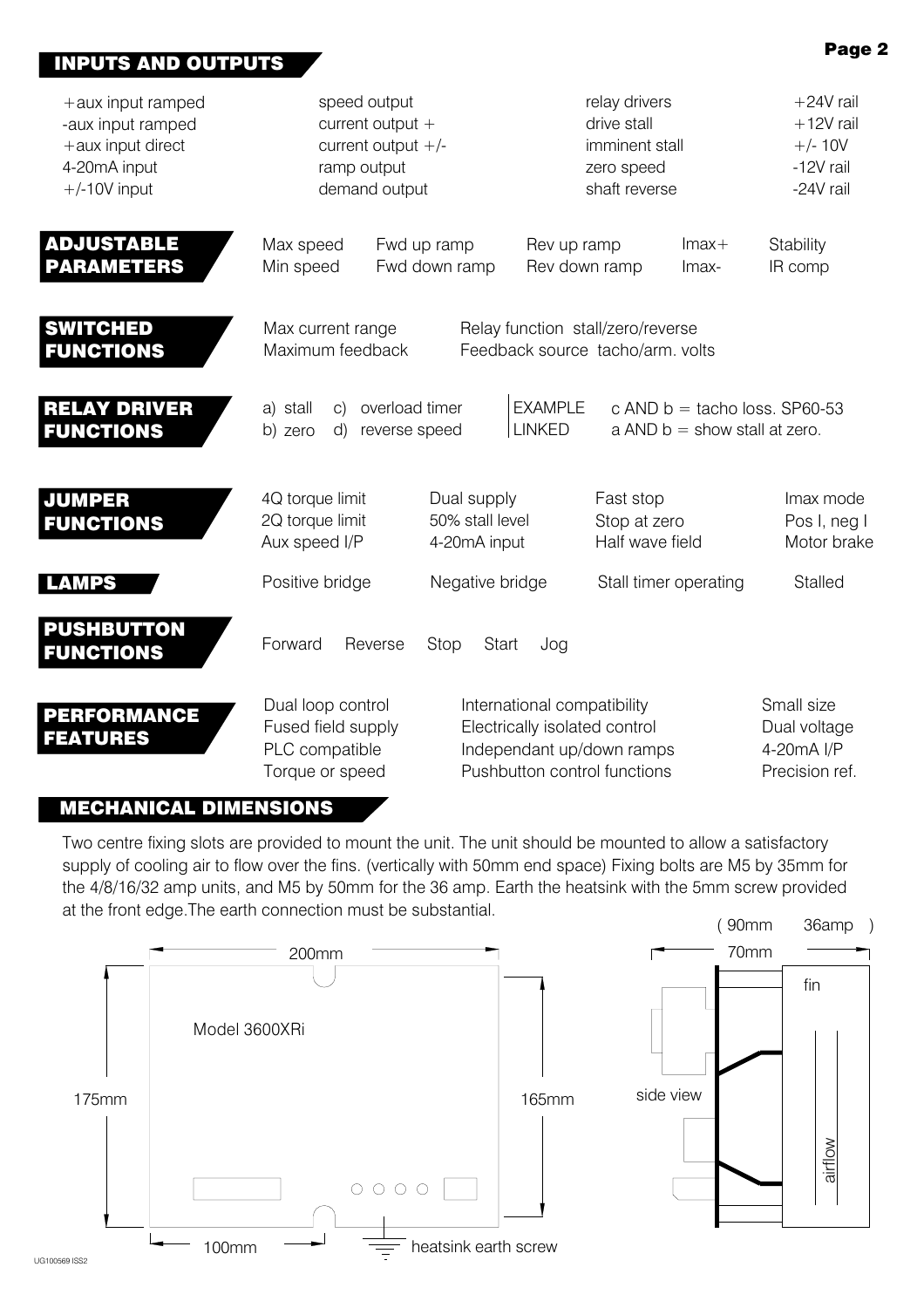### BASIC CONNECTION. FORWARD AND REVERSE SPEED CONTROL BY POTENTIOMETER



START, STOP, INDEPENDANT FORWARD/REVERSE, RAMPS TO ZERO SPEED ON STOP



To ensure safe operation of the unit it is important to apply the AC supply before closing the RUN contact. This will prevent spurious firing due to erratic mains contactor operation. Do not remove the AC supply whilst armature current is flowing. Quench the drive first using the RUN contact. UG100570 ISS2



SPRINT ELECTRIC LTD. DOES NOT ACCE ANY LIABILITY WHATSOEVER FOR THE ANY LABILITY WITH INCOMENDATION INSTALLATION, FITNESS FOR PURPOSE OF<br>APPLICATION OF ITS PRODUCTS. IT IS THE<br>USERS RESPONSIBILITY TO ENSURE THE

**EALTH AND SAFETY AT WORK. ELECTRIC** DEVICES CONSTITUTE A SAFETY HAZARD. **DEVICES CONSTRUCTE A SAFETT FAZAND.<br>IS THE RESPONSIBILITY OF THE USER TO<br>ENSURE COMPLIANCE WITH ANY ACTS OR BYLAWS IN FORCE. ONLY SKILLED PERSON**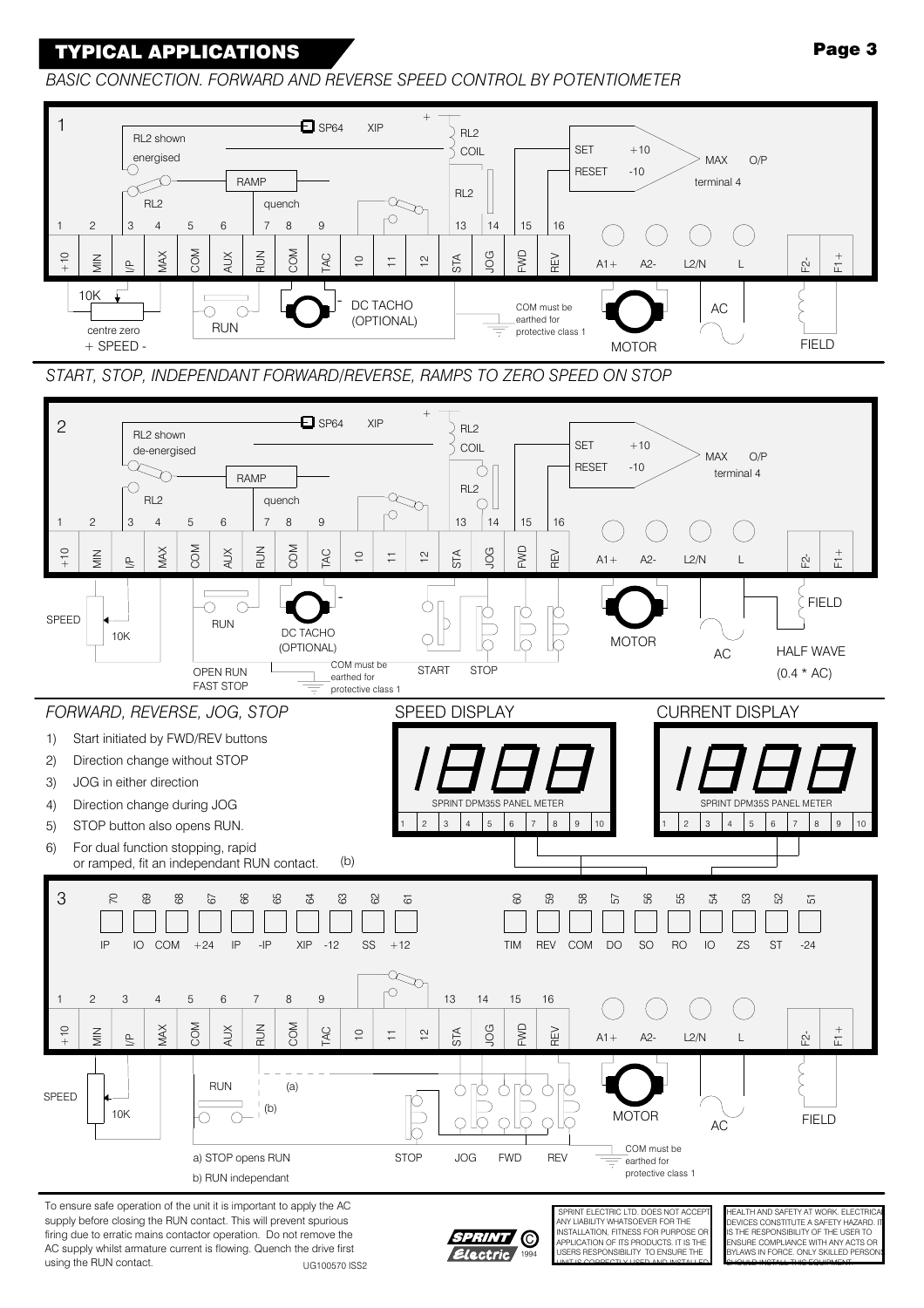

### **Block diagram and terminal specification.**

### Page 4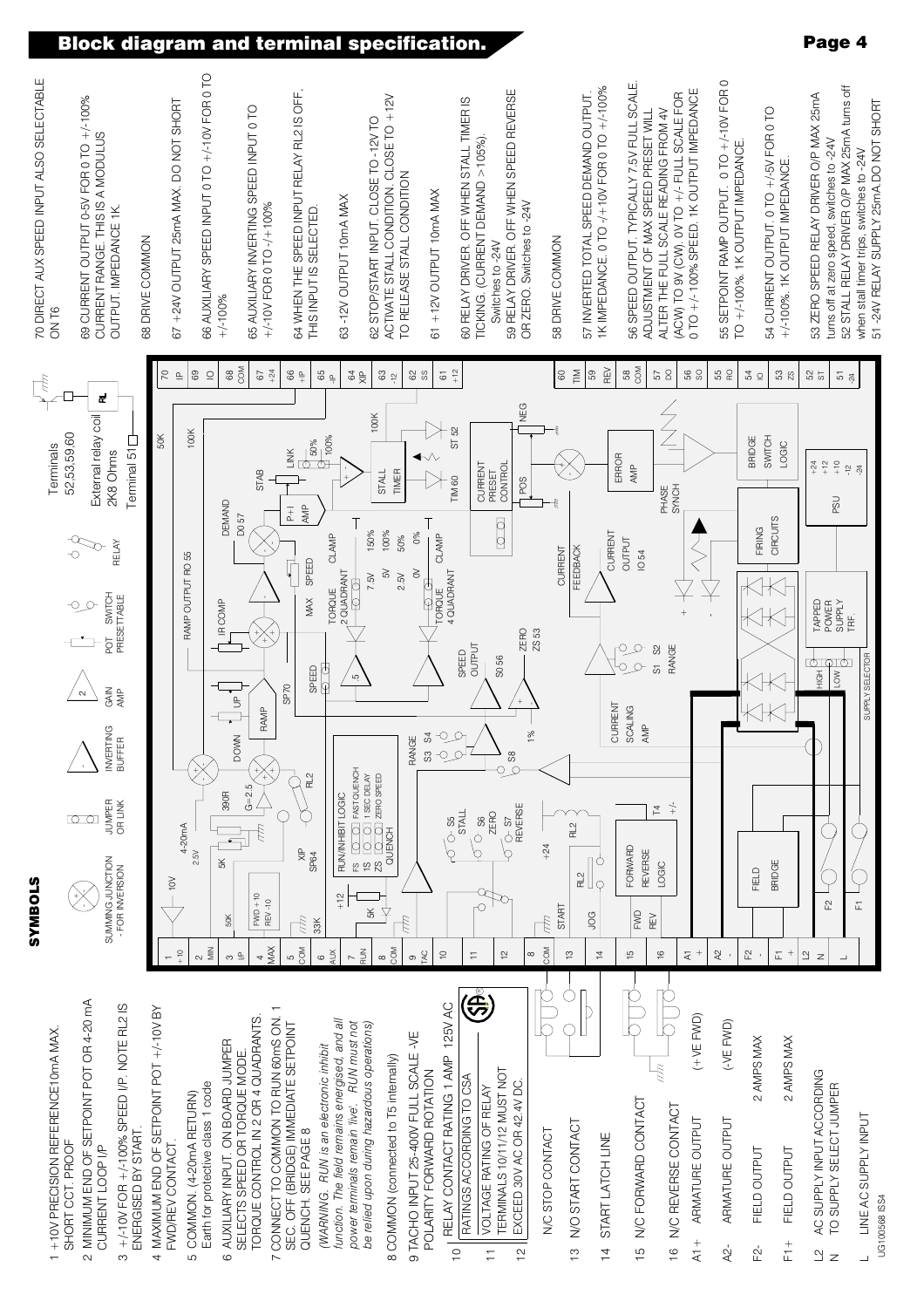### **INSTALLATION AND COMMISSIONING**

**Refer to page 3 for typical applications** Ensure supply is disconnected before working on unit

**POWER CABLING.** Use correctly rated cable minimum 600V AC, twice times armature current, enclosed in metal conduit or trunking or screened. The screen must be earthed at the motor and drive. EMC installation quidelines section 3 page 8.

**FUSING.** Semiconductor fuses rated at least 1.75 times the armature current must be used in the AC supply. Failure to do so will invalidate any warranty. If the DC output is fused, due care must be taken to commutate inductive energy with snubber.

**CONTROL SIGNALS**. Avoid running signal cables close to power cables. Screens may be earthed at the drive end only.

**SUPPRESSION.** The drives have excellent noise immunity. However installations involving electrical welding or RF induction heating may require further filters on the line and armature terminals. Contactor coils and sparking contacts may also require suppression. A 100R in series with 0.1uF cap. is usually adequate in these situations

**MECHANICAL**, Optimise heatsink airflow. Avoid vibration and ambient temperature outside -10 to +45C, protect the drive from pollutants.

**MOTOR**. Ensure motor is correctly wired and that the motor and load are free and safe to rotate. The motor must ideally have a minimum armature time constant of approximately 10mS ( $T = L/R$ ). For motors with lower time constants eq. servo-motors, use an armature choke in series with the motor (Refer to motor supplier for choke data). Failure to do this may cause damage.

**INITIAL SETTINGS.** The drive units are shipped to run on the highest supply option at nominal speed in ARMATURE VOLTAGE feedback mode. To change this, alter SWITCHES S1 to S8 as required. S1 S2, SET TO MINIMUM RANGE THAT INCLUDES MOTOR RATING CURRENT. START INITIALLY WITH THE MAX CURRENT PRESETS AT HALF FINAL SETTING. FINAL ADJUSTMENT LATER. S3 off, S4 on. MAX SPEED ACW. This sets feedback full scale to 100V, which is a good general starting point. S5 S6 S7 SELECT ACCORDING TO DESIRED RELAY FUNCTION, S8 On for arm. volts feedback. The safest strategy for first time running with tach feedback systems is to start in ARMATURE VOLTAGE feedback mode (S8 on), with the tach disconnected from T9. The tach connection procedure is described in CLOSE RUN CONTACT below. WARNING. Do not allow the armature voltage to exceed the appropriate nominal output ratings for the AC supply. See page 1.

**OTHER PRESETS**. Safe starting conditions. Anticlockwise FORWARD UP AND DOWN RAMPS, REVERSE UP AND DOWN RAMPS, MIN SPEED, IR COMP. Midway STAB

**SETTING JUMPERS AND LINKS**. The function of the various iumpers and links is described on page 6. It is recommended to set up the drive in simple speed mode first, and then proceed to implement the extra functions provided, as a second stage.

**PUSHBUTTONS AND SETPOINT CHECK.** BEFORE TURNING ON REMOVE THE RUN LINE CONNECTION TO TERMINAL 7, AND DISCONNECT THE ARMATURE LEADS, MAKE THE LEADS SAFE, Page 3 shows some typical applications, if the pushbutton terminals are left open then terminal 4 MAX remains at -10V. (basic connection). The START function causes the speed setpoint voltage to be entered via terminal 3 I/P. The JOG terminal 14 allows the START to be latched (diagram 2). This combination of features gives great versatility. if the FWD function is operated then the MAX output on terminal 4 switches to +10V, and -10V if REV, is operated. Monitor the resulting speed demand on terminal 3 to verify correct operation. REMOVE SUPPLY. RECONNECT ARMATURE LEADS. POWER ON.

**CLOSE RUN CONTACT.** Select FWD and gradually increase the setpoint whilst watching motor rotation, speed should be stable and should respond to the setpoint pot. (If direction is wrong REMOVE SUPPLY, swap  $A + A$ -). Check timer lamp, if ON then increase MAX CURRENT. Progressively use MAX SPEED, S3, S4 to set final maximum armature voltage as desired. DURING THE ABOVE PROCEDURE TAKE CARE NOT TO EXCEED THE DRIVE AND MOTOR ARMATURE VOLTAGE AND CURRENT RATINGS. Reduce setpoint, drive should ramp down to zero. Adjust MIN SPEED to desired level. Run the motor up and down and adjust the forward RAMPS. Select REVERSE and set the REVERSE RAMPS in a similar fashion. For systems using tach feedback, now is the time to measure the full scale tach voltage and determine the polarity. The wire that goes to T9 must be negative when the speed demand into T3 is positive. Having confirmed the machine speed, reset S3, S4, MAX SPEED, to approx, match the full scale tach output, making sure the drive SUPPLY is off first. Now re-connect T9, and fine adjust MAX SPEED. The MAX CURRENT presets should now be increased to correspond to the motor armature current.

**STABILITY.** Adjust STAB to improve response if necessary. Clockwise rotation gives faster response. Excessive rotation in either direction may lead to instability depending on load.

**IR COMP.** Speed droop may occur where armature voltage feedback is used. This is compensated for by clockwise rotation of IR COMP. Too much may cause instability. Set IR COMP fully anticlockwise if tach feedback is used.

TORQUE CONTROL. The best strategy is to set up in speed mode first, to establish the correct operating limits. Then proceed to implement torque control with a signal into T6. See page 7 for torque control.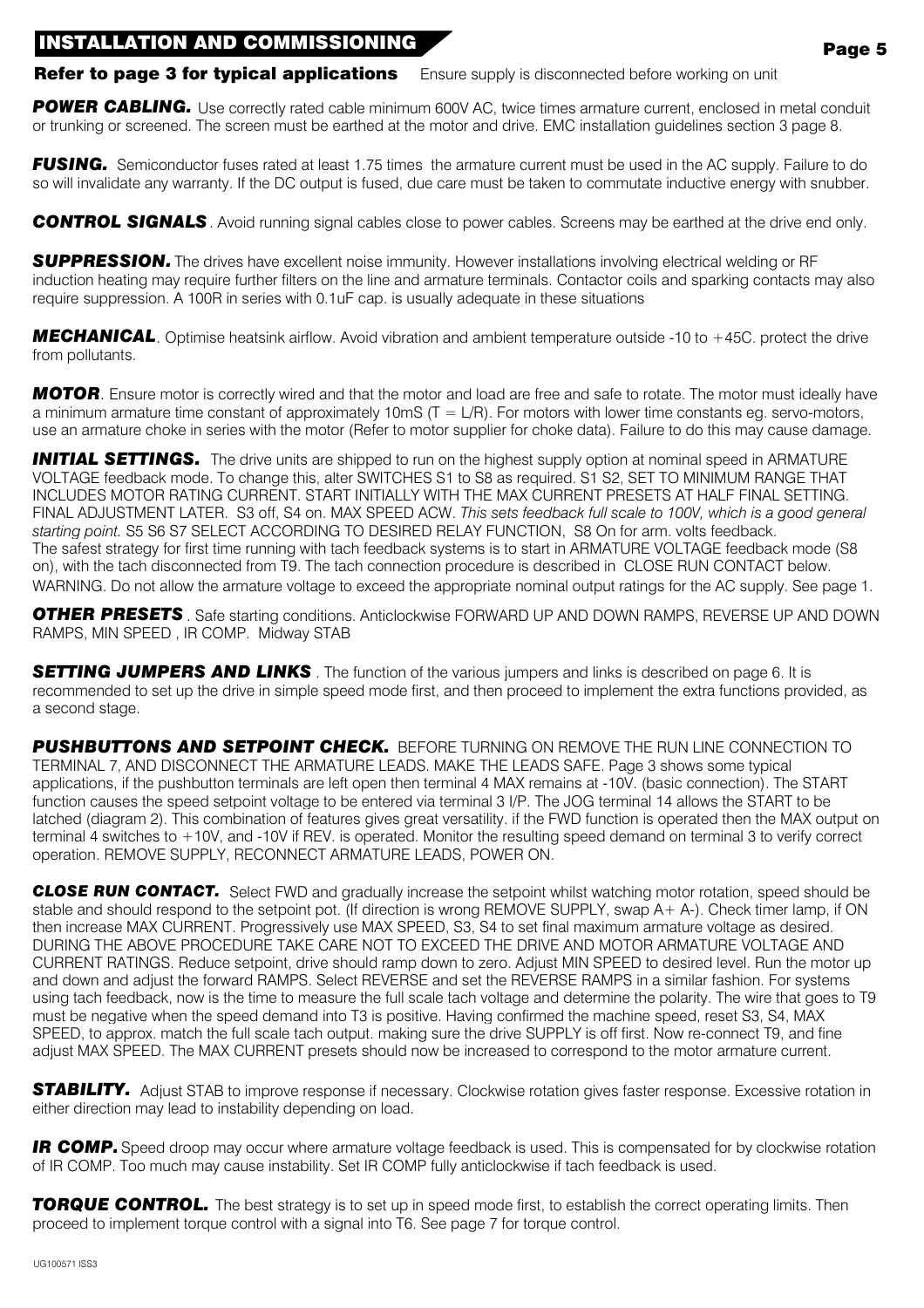| NOT<br>240<br>110<br>$\boldsymbol{\mathcal{S}}$<br>H©H<br>415<br>240<br>$\pmb{\mathbb{S}}$<br>$\epsilon$<br>$\mathfrak{S}$<br>appropriate supply tap on the<br>control transformer. Refer to<br>specification for tolerances.<br>SUPPLY SELECT<br>This jumper selects the<br>CHECK model type<br>negative current demand<br>positive current demand<br>stall timer tripped<br>On condition<br><b>LAMPS</b><br>STALL<br>$\ddot{\phantom{1}}$<br><b>IMER</b> | 2 POSITION SUPPLY<br>SELECTION JUMPER<br>stall timer ticking and tripped<br>TIMER | represents the maximum unit rating. The MAX CURRENT PRESET can be used to<br>These two switches allow four maximum current ranges to be selected. 100%<br>0-100%<br>adjust from 0% to the selected maximum percentage<br>$\frac{51}{2}$ on<br>š | Use the MAX SPEED PRESET to adjust within the range. The drive will control from<br>These two switches allow four maximum feedback voltage ranges to be selected<br>S <sub>2</sub> on<br>S1 on<br>i<br>$\frac{82}{3}$ on<br>$\overline{1}$ S1 off<br>$\Box$ S2 off<br>$\Box$ S2 off<br>TS1 off<br>5<br>S | 200-400V<br>S3 on<br>$\frac{1}{100-200V}$ S3 off<br>OV to the selected maximum for a 0-10V input<br>$\frac{2550V}{2550V}$ $\frac{2550V}{2550V}$ $\frac{2550V}{250V}$ $\frac{50-100V}{250V}$ $\frac{25-100V}{250V}$ $\frac{25-100V}{250V}$<br>■ S3 on<br>$1 S3$ off<br>S3 | driver outputs also appear on T52 (stall), T53 (zero), T59 (reverse) and T60 (timer).<br>S5, 6 and 7 allow the function of the relay on 10, 11, 12 to be selected. The relay<br>™ <sub>S4</sub> on<br>■ S4 on<br>$\Box$ S4 off<br>$\overline{\Box}$ S4 off<br>24 | If more than one function is selected, the functions are ANDED see page 2 for table<br>when on the relay remains energised until the speed falls below 1%<br>when on the relay remains energised until a stall condition occurs<br>of relay functions including ANDED functions<br>SS<br>89 | when on the relay remains energised for speeds above 5% in the forward<br>direction and de-energises at zero or reverse speed.<br>57<br>MANUFACTURE<br>INFORMATION | S8 This switch allows the selection of the source of speed feedback.<br>When on the ARMATURE VOLTAGE is selected. When off, a tacho.<br><b>AMPS</b><br>100% | GATE<br>E<br>TIMER<br>QUENCH controls the removal of firing pulses<br>$\epsilon$<br>đ<br>ලි<br>ගු<br>₫                                                    | 山<br>ひ<br><b>Z</b><br>Δ<br>when ON<br>Quench<br>pulses<br>50mS OFF<br>1 sec ON<br>GATE<br>$\mathbb{B}^n$<br>$\frac{1}{2}$    | SUPPLY SELECTOR IS<br>ELECTRIC SHOCK RISK<br>IMPORTANT. ENSURE AC<br>Stall lamp lights and drive quenches if the stall timer trips. The<br>WITH 50% THRESHOLD<br>time depends on the current demand.<br>STANDARD | CORRECTLY POSITIONED PRIOR TO APPLYING<br>POWER TO THE UNIT.<br>15 seconds<br>60 seconds<br>30 seconds<br>no trip<br>100%<br>150%<br>75%<br>50%<br>120 secs<br>60 secs<br>30 secs<br>no trip | ⋓<br>$\mathbb T$<br>SELECTOR<br>CHECK<br>Link to implement 50% STALL THRESHOLD<br>$\mathbb{O}$ p<br>$\overline{\bigoplus_{\mathbb{R}}^{\mathbb{Z}}}$                                                                                                | $\frac{+}{1}$<br>F2-<br>LOW AC<br>SUPPLY<br>240<br>415<br>HIGH AC<br>SUPPLY<br><b>VEN</b><br><b>EWD</b><br><b>DOI</b><br>TAATS<br>$\frac{1}{2}$<br>Ŕ<br>$Q_{\overline{z}}$<br>Ĉ | SEE LABEL ON SIDE OF TRANSFORMER FOR MODEL TYPE |
|------------------------------------------------------------------------------------------------------------------------------------------------------------------------------------------------------------------------------------------------------------------------------------------------------------------------------------------------------------------------------------------------------------------------------------------------------------|-----------------------------------------------------------------------------------|-------------------------------------------------------------------------------------------------------------------------------------------------------------------------------------------------------------------------------------------------|----------------------------------------------------------------------------------------------------------------------------------------------------------------------------------------------------------------------------------------------------------------------------------------------------------|--------------------------------------------------------------------------------------------------------------------------------------------------------------------------------------------------------------------------------------------------------------------------|------------------------------------------------------------------------------------------------------------------------------------------------------------------------------------------------------------------------------------------------------------------|---------------------------------------------------------------------------------------------------------------------------------------------------------------------------------------------------------------------------------------------------------------------------------------------|--------------------------------------------------------------------------------------------------------------------------------------------------------------------|-------------------------------------------------------------------------------------------------------------------------------------------------------------|-----------------------------------------------------------------------------------------------------------------------------------------------------------|------------------------------------------------------------------------------------------------------------------------------|------------------------------------------------------------------------------------------------------------------------------------------------------------------------------------------------------------------|----------------------------------------------------------------------------------------------------------------------------------------------------------------------------------------------|-----------------------------------------------------------------------------------------------------------------------------------------------------------------------------------------------------------------------------------------------------|---------------------------------------------------------------------------------------------------------------------------------------------------------------------------------|-------------------------------------------------|
| <b>TIMIS</b><br><b>LAMPS</b>                                                                                                                                                                                                                                                                                                                                                                                                                               | SPEED<br>MAX                                                                      | $ \sim$ $\sim$<br>SPEED<br>$\leq$                                                                                                                                                                                                               | <u> ၈</u> ဖ<br>$\overline{4}$<br>FORWARD<br>UP RAMP                                                                                                                                                                                                                                                      | $\overline{\phantom{a}}$<br>$\infty$<br><b>DOWN</b><br>RAMP                                                                                                                                                                                                              | UP RAMP<br>REVERSE                                                                                                                                                                                                                                               | <b>DOWN</b><br>RAMP                                                                                                                                                                                                                                                                         | <b>STAB</b>                                                                                                                                                        | <b>RATING</b><br>XWN<br>COMP<br>$\subseteq$                                                                                                                 | $\frac{2}{5}$<br><b>MAX CURRENT</b>                                                                                                                       | SPEED<br>ZERO<br>IO<br>Q<br>lo<br>Q<br>MODE<br><b>BRAKE</b><br>NEG1<br><b>MOTOR</b><br>PO <sub>S</sub> I<br>NEGATIVE CURRENT | lo<br>Q<br>lo<br>O<br>$\frac{5}{2}$<br>2Q TORQUE<br>4Q TORQUE<br>REV<br><b>EWD</b>                                                                                                                               | 125%<br>115%<br>150%<br>100%<br>$\frac{1}{2}$<br>$\frac{1}{2}$<br><b>STALL</b><br>50%<br><b>ES 0000</b><br>18 000<br>28 000H<br>00ENCH<br>SPEED<br>$\frac{5}{2}$<br>$\frac{1}{2}$<br>4-20MA  | $\overline{\bigoplus_{\cong}}$<br>$\mathbb{O}^*$<br>$\mathbb{O}^{\mathstrut\cdot}$<br>$\mathbb{I} \bigoplus_{i=1}^n \mathbb{I}_p$<br>$\mathbb{O}^n$<br>$\overline{\mathbb{O}}^*$<br>$\bigl\lvert \bigoplus_{\omega} \omega$<br>$\bigoplus_{\alpha}$ | <b>O-</b><br>COM<br>N∩н-<br>COM<br>$01 +$                                                                                                                                       |                                                 |
| clockwise<br>nidway<br>anticlockwise                                                                                                                                                                                                                                                                                                                                                                                                                       | Rotate clockwise to increase speed.Change range<br>with S3 and S4                 | Rotate clockwise to increase minimum speed. Use to<br>adjust 4-20mA loop burden resistor between 0 and<br>390R if 4-20mA mode is selected.                                                                                                      | Rotate clockwise to increase drive acceleration in<br>forward direction. (+) span is approx. 1 to 30<br>seconds                                                                                                                                                                                          | Rotate clockwise to increase drive decelleration in<br>forward direction (+) span is approx. 1 to 30<br>seconds.                                                                                                                                                         | reverse direction (-) span is approx. 1 to 30 seconds.<br>Rotate clockwise to increase drive acceleration in                                                                                                                                                     | Rotate clockwise to increase drive decelleration in<br>reverse direction (-) span is approx. 1 to 30<br>seconds                                                                                                                                                                             | Rotate clockwise to increase response. Excessive<br>rotation may cause instability.                                                                                | voltage droop compensation. Excessive rotation may<br>Rotate clockwise to increase level of armature<br>cause instability                                   | jumper determines the PRESET function according<br>and S2 to select range, the position of the MODE<br>Rotate clockwise to increase current limit, use S1 | BRAKING fwd/rev<br>POSITIVE CURRENT<br>MOTORING fwd/rev<br>to the table                                                      | TORQUE OR SPEED MODE JUMPER this jumper<br>alters the function of the AUX input on terminal 6.<br>REVERSE + and -<br>FORWARD + and -                                                                             | 2Q TORQUE 0 to +10V for 0 to 100% positive current<br>4Q TORQUE 0 to +5V for 0 to 100% positive and<br>negative current limit.                                                               | SPEED 0 to $+/-10$ V for 0 to $+/-100\%$<br>limit.                                                                                                                                                                                                  | MIN SPEED set to give 250 Ohms between T2 and T5.<br>4-20mA link both and terminal 2 is input, 5 is return.                                                                     |                                                 |

**PRESETS** 

Page 6

UG1005731SS2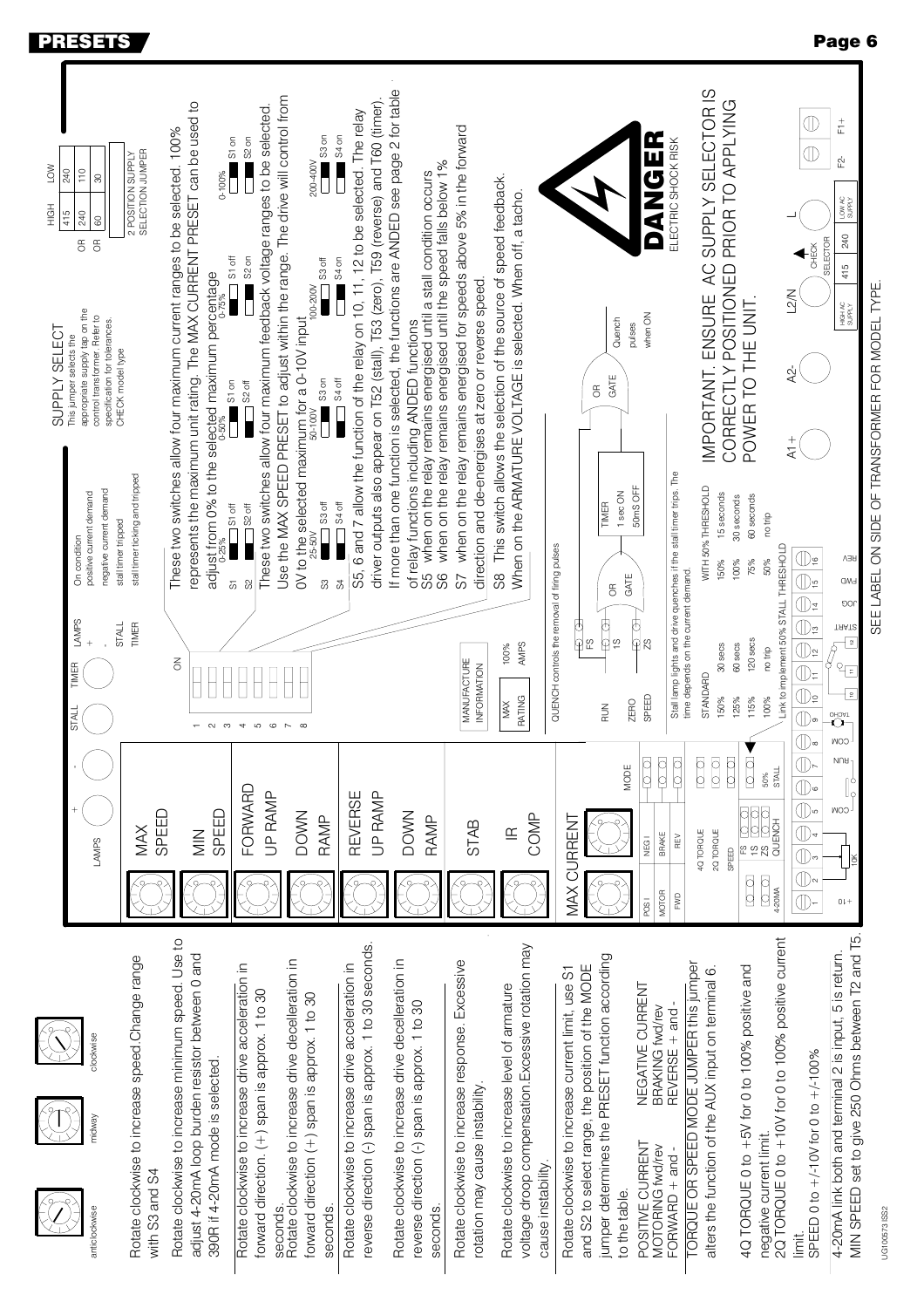roRQUE CONTROL. Facilities are provided for controlling the torque (current) instead of clamped by an external input. NOTE the current demand is provided by the speed loop and nence the speed loop must always be asking for more current than the clamp level. This the speed (volts) of the motor. This is achieved by allowing the current demand to be technique gives automatic overspeed limiting.

TORQUE/SPEED JUMPER. This is a 3 position jumper which controls the function



current MODE jumper. By refering to the quadrant diagram the physical MAX CURRENT limit preset is enabled according to the position of the effect can be seen.

P10 NEG I, quadrants 3 and 4 direction, becomes the same limit for motoring in the reverse direction. This is the classical mode of operation. The disadvantage of this arrangement is that the the current limit for braking in the forward 1 P6 POS I, quadrants 1 and 2

This mode allows one preset to control the motoring current limit in both P10 BRAKE quadrants 2 and 4 directions of rotation, and the other preset to control the braking current P6 MOTOR, quadrants 1 and 3 imit in both directions of rotation.  $\alpha$ 

This mode allows one preset to control the current limit for both motoring P10 REV, quadrants 2 and 3 and braking in one direction of rotation, and the other preset controls the 3 P6 FWD, quadrants 1 and 4 opposite direction.

## **STALL TIMER**

Whenever the signal traverses into the area between -5.25V and -7.5V the o achieve the desired speed, the outer speed loop provides the current oop with a CURRENT DEMAND signal. The timer itself is inhibited whilst stall timer starts to integrate. The rate of integration is proportional to the the current demand signal lies below -5.25V (-5V represents 100%). magnitude of the signal over 105%.

**PTION LINKS** 



overload providing the timer has not timed out, then the integrator starts to seconds at 50% to reset the integrator. The effect of this feature is to have onger periods. When the current demand falls below 105% after being in the ability to provide complex overload behaviour, and trip only when the ntegrate back down again. This feature provides a historical store of the behaviour of the current demand. If the timer has come close to tripping 25% 60 seconds etc. Thus the stall timer allows smaller overloads for The time taken to integrate a 150% level is approximately 30 seconds, then the demand falls below 105%, it will need to spend at least 30 time average overload is exceeded.

> umper node

**DTG** 

# 50% STALL THRESHOLD

evel at which integration starts to 52.5%. The advantage of this feature is it allows the 150% current to be achieved, but provides protection above This function allows high peak currents. A link is provided to change the important to remember that the maximum current rating of any model is 50%. The stall time is reduced by half. When using this feature it is unchanged, and the trip level is reduced. Other threshold levels can be implemented if a resistor is used instead of

| PEAK %<br>RATIO | 300% | 250%  | 210%  | 187%   | 166%   |  |
|-----------------|------|-------|-------|--------|--------|--|
| $\frac{3}{1}$   |      | 1:2.5 | 1:2.1 | 1:1.87 | 1:1.66 |  |
|                 | 150% | 150%  | 150%  | 150%   | 150%   |  |
| THRESHOLD       | 50%  | 60%   | 70%   | 80%    | 90%    |  |
| <b>RESISTOR</b> | ЦWK  | 100K  | 220K  | 470K   | ₹      |  |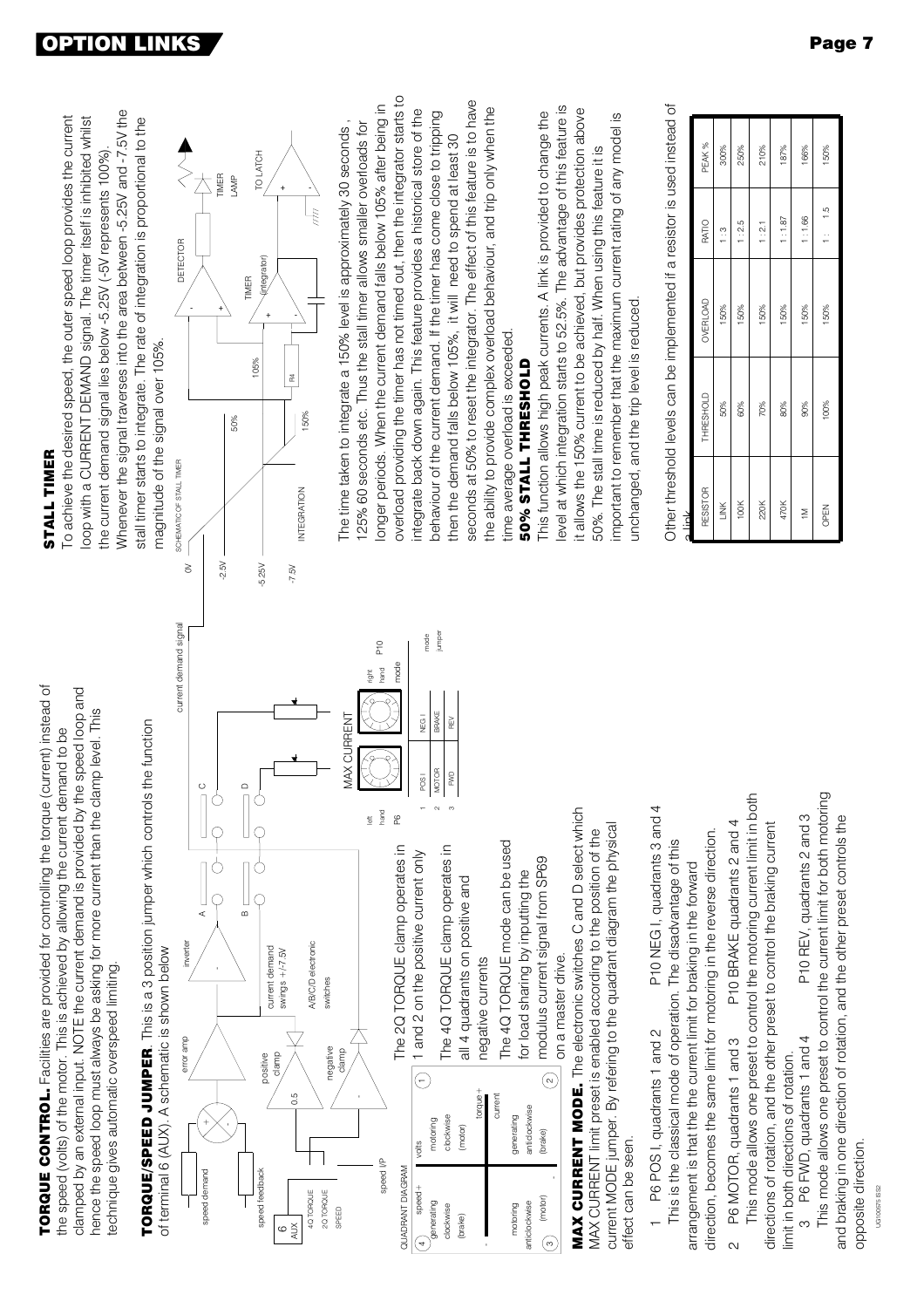



**DRIVE QUENCH** 

OPERATION

as come to a contolled stop before inhibiting the drive. STALL and RUN quench requests may be routed directly or via a timer which takes 1 second to react but is released in 50mS. The purpose of the 1 second timer is o prevent ZERO SPEED (ZS) quenching from being a nuisance during a nutrie during to allow 1 second of regenerative braking to occur after the setpoint ramp has been reset by a stall or run command. When the Possible inhibit request sources. 1)Stall timer is latched 2) External run line is opened 3) Zero speed is attained 4)a combination of these. It is also necessary to be able to inhibit the drive quickly or wait until the m RUN line operation must be rapid, use the FS (fast) jumper.

oower terminals remain 'live'. RUN must not be relied upon during hazardous operations) (WARNING. RUN is an electronic inhibit function. The field remains energised, and all



UG1005761SS3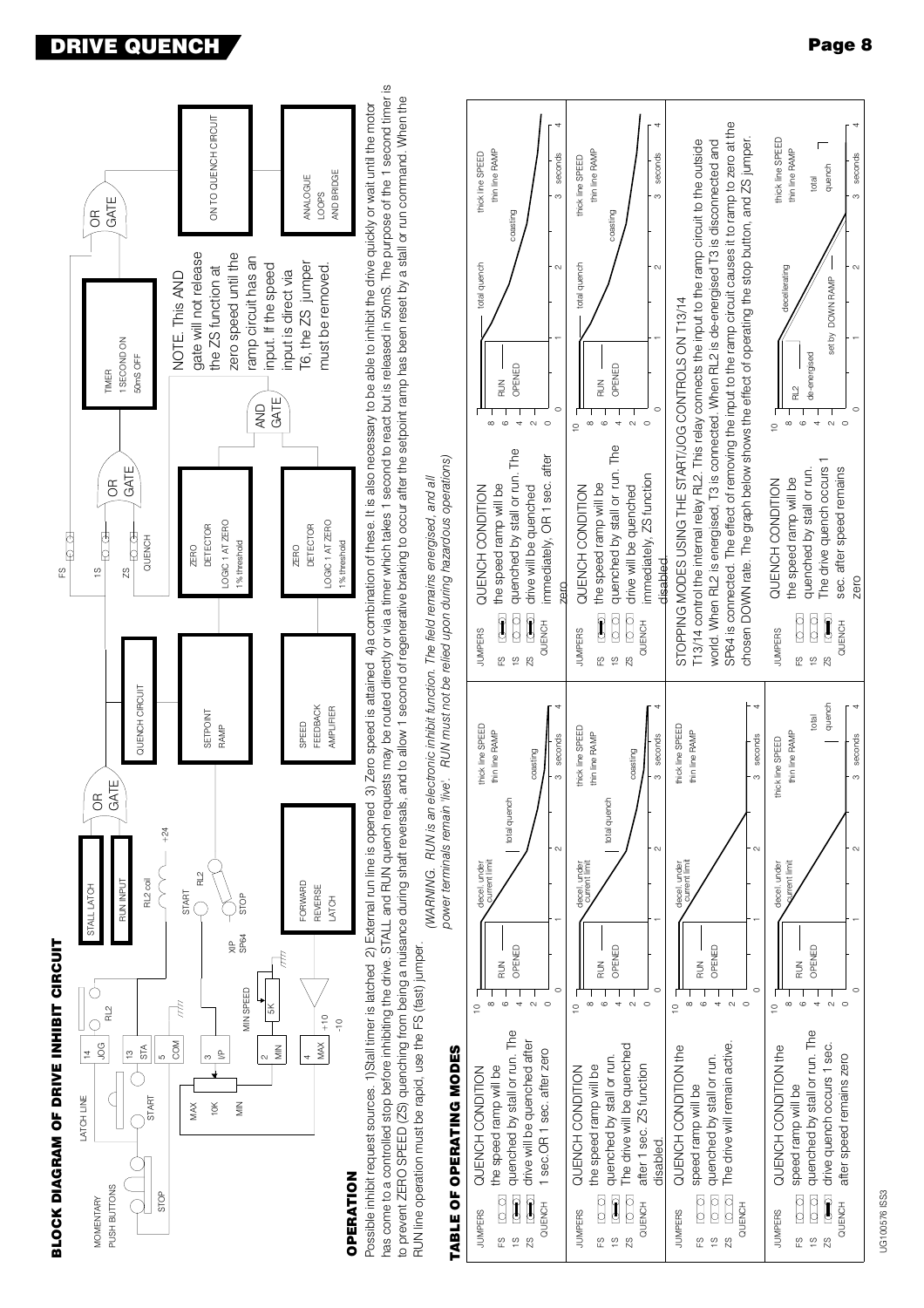### **TROUBLE SHOOTING.**

| <b>PROBLEM</b>                                 | <b>LIKELY CAUSES</b>                                                       | <b>REMEDY</b>                                                                                                                     |  |  |  |  |
|------------------------------------------------|----------------------------------------------------------------------------|-----------------------------------------------------------------------------------------------------------------------------------|--|--|--|--|
| Drive will not power up<br>no ON indication    | line fuses blown                                                           | POWER OFF, check circuits<br>replace fuses with correct<br>type (see rating table page 1)                                         |  |  |  |  |
|                                                | F1, F2 fuses blown<br>damaged transformer                                  | check field wiring<br>check supply select jumper                                                                                  |  |  |  |  |
| Fuses blow on power                            | short cct. load                                                            | check load circuit                                                                                                                |  |  |  |  |
| up                                             | damaged unit                                                               | replace unit                                                                                                                      |  |  |  |  |
| Fuses blow during running                      | Excessive armature voltage<br>due to incorrect speed scaling               | Reduce armature voltage.<br>check speed scaling is correct                                                                        |  |  |  |  |
| Motor accelerates out<br>of control with small | tacho polarity incorrect                                                   | swap terminal 8 and 9                                                                                                             |  |  |  |  |
| setpoint and tacho<br>feedback                 | tacho linkage                                                              | check tacho coupling to<br>motor                                                                                                  |  |  |  |  |
|                                                | tacho faulty                                                               | replace, in emergency<br>change to AVF (S8) and<br>rescale feedback voltage<br>(S3, S4). Remove tacho<br>connection from terminal |  |  |  |  |
| Motor runs too fast<br>or too slow             | incorrect speed scaling<br>(S3, S4 MAX SPEED)                              | refer to set up procedure                                                                                                         |  |  |  |  |
| Stall lamp ON                                  | insufficient torque<br>timer lamp shows that<br>stall timer is integrating | re-check current settings<br>(S1, S2 MAX CURRENT)<br>is motor powerful enough.                                                    |  |  |  |  |
|                                                | no field, motor jammed                                                     | check ccts. and motor                                                                                                             |  |  |  |  |
|                                                | no armature current                                                        | check armature circuit                                                                                                            |  |  |  |  |
| Motor still won't turn                         | no run circuit                                                             | check run circuit T7 to T5                                                                                                        |  |  |  |  |
|                                                | no setpoint                                                                | check external setpoint T3                                                                                                        |  |  |  |  |
|                                                |                                                                            | check operation of FWD<br>REV pushbuttons.                                                                                        |  |  |  |  |
| Motor rotates in wrong                         | transposed armature                                                        | swap armature connections                                                                                                         |  |  |  |  |
| direction                                      | connections                                                                |                                                                                                                                   |  |  |  |  |
| Motor growls                                   | unstable drive                                                             | rotate STAB anticlockwise                                                                                                         |  |  |  |  |
|                                                | armature voltage rating                                                    | rotate stab anticlockwise                                                                                                         |  |  |  |  |
|                                                | of motor too low for<br>AC supply                                          | insert choke in series with                                                                                                       |  |  |  |  |
|                                                |                                                                            | armature<br>new motor or supply                                                                                                   |  |  |  |  |
| Motor response                                 |                                                                            |                                                                                                                                   |  |  |  |  |
| 1) large overshoots                            | high inertia low friction                                                  | rotate STAB pot clockwise                                                                                                         |  |  |  |  |
|                                                | loads.                                                                     | reduce ramp rates                                                                                                                 |  |  |  |  |
|                                                |                                                                            | current set too high                                                                                                              |  |  |  |  |
| 2) speed related                               | tacho couplings elastic                                                    | improve tacho coupling                                                                                                            |  |  |  |  |
| stability                                      | misaligned tacho                                                           | re-align                                                                                                                          |  |  |  |  |

eccentric load

balance load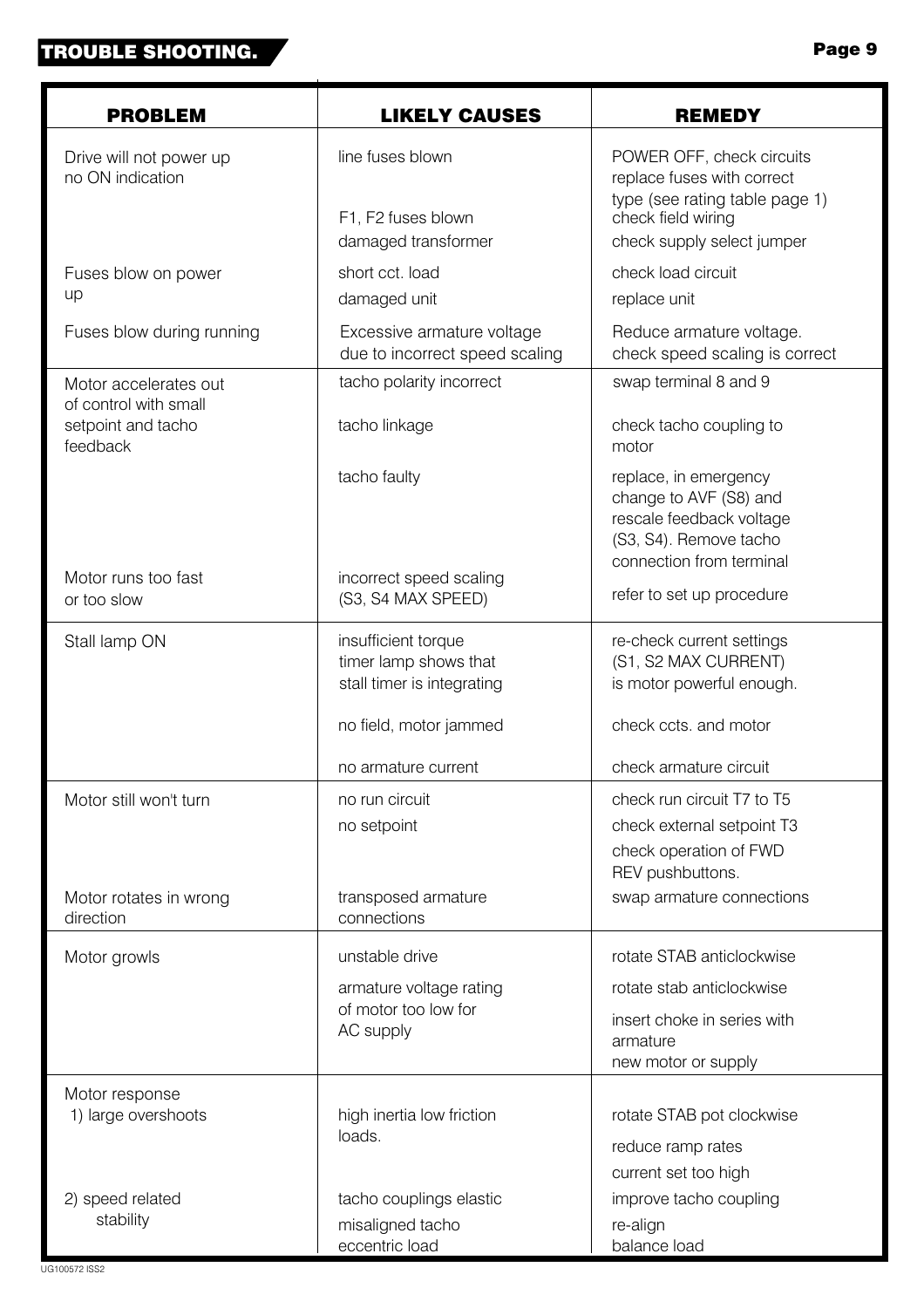**SPECIFICATION** 

SPRINT ELECTRIC reserves the right to amend the specification. SPRINT ELECTRIC is not responsible for determining the suitability of the drive for the intended application.

Page 10

| <b>FUNCTION</b>                                                                                                                     |                                                                                                                                                          |                                                                      |                           |              |                      | responsible for determining the suitability of the drive for the intended application. | <b>COMMENTS</b>                                                |  |  |  |
|-------------------------------------------------------------------------------------------------------------------------------------|----------------------------------------------------------------------------------------------------------------------------------------------------------|----------------------------------------------------------------------|---------------------------|--------------|----------------------|----------------------------------------------------------------------------------------|----------------------------------------------------------------|--|--|--|
|                                                                                                                                     | <b>SPECIFICATION</b>                                                                                                                                     |                                                                      |                           |              |                      |                                                                                        |                                                                |  |  |  |
| <b>CONTROL ACTION</b>                                                                                                               | DUAL LOOP PROPORTIONAL + INTEGRAL<br><b>TACHOMETER</b>                                                                                                   |                                                                      |                           |              |                      |                                                                                        |                                                                |  |  |  |
| FEEDBACK METHOD                                                                                                                     |                                                                                                                                                          | <b>ARMATURE VOLTS</b>                                                |                           |              | <b>SWITCH SELECT</b> |                                                                                        |                                                                |  |  |  |
| 0-100% REGULATION                                                                                                                   | 2% TYPICAL<br>0.1% TYPICAL                                                                                                                               |                                                                      |                           |              |                      |                                                                                        |                                                                |  |  |  |
| <b>MAX TORQUE</b><br><b>SPEED RANGE</b>                                                                                             |                                                                                                                                                          | 20:1                                                                 |                           |              | 100:1                |                                                                                        | <b>BEWARE MOTOR</b><br><b>HEAT AT LOW</b>                      |  |  |  |
| <b>OVERLOAD</b>                                                                                                                     |                                                                                                                                                          | 150% CONTINUOUS CURRENT FOR 30s                                      | <b>SPEED</b>              |              |                      |                                                                                        |                                                                |  |  |  |
| <b>CUSTOMER PRESETS</b><br><b>MAX SPEED</b><br><b>MIN SPEED</b><br><b>FORWARD RAMPS</b><br><b>REVERSE RAMPS</b><br><b>STABILITY</b> | 25 VOLTS TO 400 VOLTS FEEDBACK<br>0-50% OF MAX SPEED<br>INDEPENDANT UP AND DOWN, 1 TO 30s<br>INDEPENDANT UP AND DOWN, 1 TO 30s<br>VARIES SPEED LOOP GAIN |                                                                      |                           |              |                      |                                                                                        | <b>SWITCH SELECT</b><br>NON-INTERACTIVE<br><b>LINEAR RAMPS</b> |  |  |  |
| <b>IR COMPENSATION</b>                                                                                                              |                                                                                                                                                          |                                                                      | 0-30% OF ARMATURE VOLTAGE |              |                      |                                                                                        |                                                                |  |  |  |
| <b>MAX CURRENT</b>                                                                                                                  | 0-25%, 0-50%, 0-75%, 0-100%<br>SEPERATE MAX CURRENT PRESETS FOR<br>CONTROL OF POSITIVE AND NEGATIVE I                                                    |                                                                      |                           |              |                      |                                                                                        | <b>SWITCH SELECT</b><br>3 MODES OF<br><b>OPERATION</b>         |  |  |  |
| SWITCH SELECTABLE<br><b>CURRENT RANGE</b>                                                                                           |                                                                                                                                                          | FOUR RANGES OF CURRENT RANGE                                         |                           | S1, S2       |                      |                                                                                        |                                                                |  |  |  |
| <b>SPEED RANGE</b>                                                                                                                  |                                                                                                                                                          |                                                                      |                           |              |                      |                                                                                        | S3, S4                                                         |  |  |  |
| <b>RELAY FUNCTION</b>                                                                                                               | FOUR RANGES OF FEEDBACK VOLTAGE<br>DRIVE STALL, ZERO SPEED, REVERSE                                                                                      |                                                                      |                           |              |                      |                                                                                        | S5, S6 S7                                                      |  |  |  |
| TACHO/AVF                                                                                                                           | SELECT TACHO OR AV. FEEDBACK                                                                                                                             |                                                                      |                           |              |                      |                                                                                        | S <sub>8</sub>                                                 |  |  |  |
| <b>JUMPER FUNCTIONS</b><br>SPEED/TORQUE<br>4-20mA LOOP                                                                              |                                                                                                                                                          | SETS OPERATING MODE OF TERMINAL 6<br>ALLOWS 4-20mA LOOP SIGNAL INPUT | 3 MODES<br>5V COMPLIANCE  |              |                      |                                                                                        |                                                                |  |  |  |
| 50% STALL LEVEL                                                                                                                     |                                                                                                                                                          |                                                                      | <b>150% PEAK</b>          |              |                      |                                                                                        |                                                                |  |  |  |
| <b>CURRENT MODE</b>                                                                                                                 | ALLOWS LARGE PEAK CURRENTS<br>SETS FUNCTION OF CURRENT LIMITS                                                                                            |                                                                      |                           |              |                      |                                                                                        | 3 MODES                                                        |  |  |  |
| QUENCH                                                                                                                              |                                                                                                                                                          |                                                                      | SETS MODE OF DRIVE QUENCH |              |                      |                                                                                        | 3 MODES                                                        |  |  |  |
| SUPPLY SELECT                                                                                                                       |                                                                                                                                                          | DUAL SUPPLY VOLTAGE SELECTOR                                         |                           |              |                      |                                                                                        |                                                                |  |  |  |
| <b>SUPPLY RANGES</b>                                                                                                                |                                                                                                                                                          | LV30                                                                 | <b>LV60</b>               | 110          | 240                  | 415                                                                                    | <b>OVER FULL TEMP</b>                                          |  |  |  |
| 45HZ TO 65HZ<br><b>AUTO RANGING</b>                                                                                                 | <b>MAX</b><br><b>MIN</b>                                                                                                                                 | 36V<br>27V                                                           | 72V<br>54V                | 130V<br>100V | 264V<br>200V         | 440V<br>360V                                                                           | <b>RANGE WITH</b><br><b>OUTPUTS LOADED</b>                     |  |  |  |
| AC POWER UP RESET                                                                                                                   | MINIMUM OFF TIME BEFORE RE-SUPPLY 500mS                                                                                                                  |                                                                      |                           |              |                      |                                                                                        |                                                                |  |  |  |
| <b>SIGNAL OUTPUTS</b>                                                                                                               |                                                                                                                                                          | SPEED, CURRENT, RAMP, DEMAND                                         | ALL BUFFERED              |              |                      |                                                                                        |                                                                |  |  |  |
| <b>RELAY OUTPUTS</b>                                                                                                                |                                                                                                                                                          | STALL, ZERO SPEED, REVERSE, TIMER                                    | O/C PNP                   |              |                      |                                                                                        |                                                                |  |  |  |
| RAIL OUTPUTS                                                                                                                        | +24V, -24V UNREGULATED<br>25mA<br>$+12, +/-10, -12$ REGULATED<br>10 <sub>m</sub> A                                                                       |                                                                      |                           |              |                      |                                                                                        | $+/- 20%$<br>0.01%/DEG C<br>5%                                 |  |  |  |
| <b>FIELD OUTPUT</b>                                                                                                                 | 2 AMPS MAX<br>0.9 TIMES AC SUPPLY                                                                                                                        |                                                                      |                           |              |                      |                                                                                        | DC VOLTS                                                       |  |  |  |
| UNIT DISSIPATION (Dw)<br><b>ALTITUDE</b>                                                                                            | HALF WAVE OPTION 0.4 TIMES AC SUPPLY<br>Dw (Watts) = $3 X A$ rm Amps (approximately)<br>3000 METRES MAX FOR FULL RATING                                  |                                                                      |                           |              |                      |                                                                                        | DERATE 1%/100M                                                 |  |  |  |
| <b>DERATING</b>                                                                                                                     | ABOVE 3000M<br>2.5% PER DEG C ABOVE 40 DEG C                                                                                                             |                                                                      |                           |              |                      |                                                                                        |                                                                |  |  |  |
| <b>HUMIDITY</b><br>FORM FACTOR                                                                                                      | 85% R.H AT 40 C, NON-CONDENSING<br>TYPICAL 1.5 AT MAX. OUTPUT                                                                                            |                                                                      |                           |              |                      |                                                                                        |                                                                |  |  |  |
| MAX I <sup>2</sup> t FUSING<br>UG100572 ISS3                                                                                        |                                                                                                                                                          |                                                                      |                           |              |                      | 510 UP TO 16A, 5000 32/36A MODELS see page 1                                           | <b>CONTACT SUPPLIER</b>                                        |  |  |  |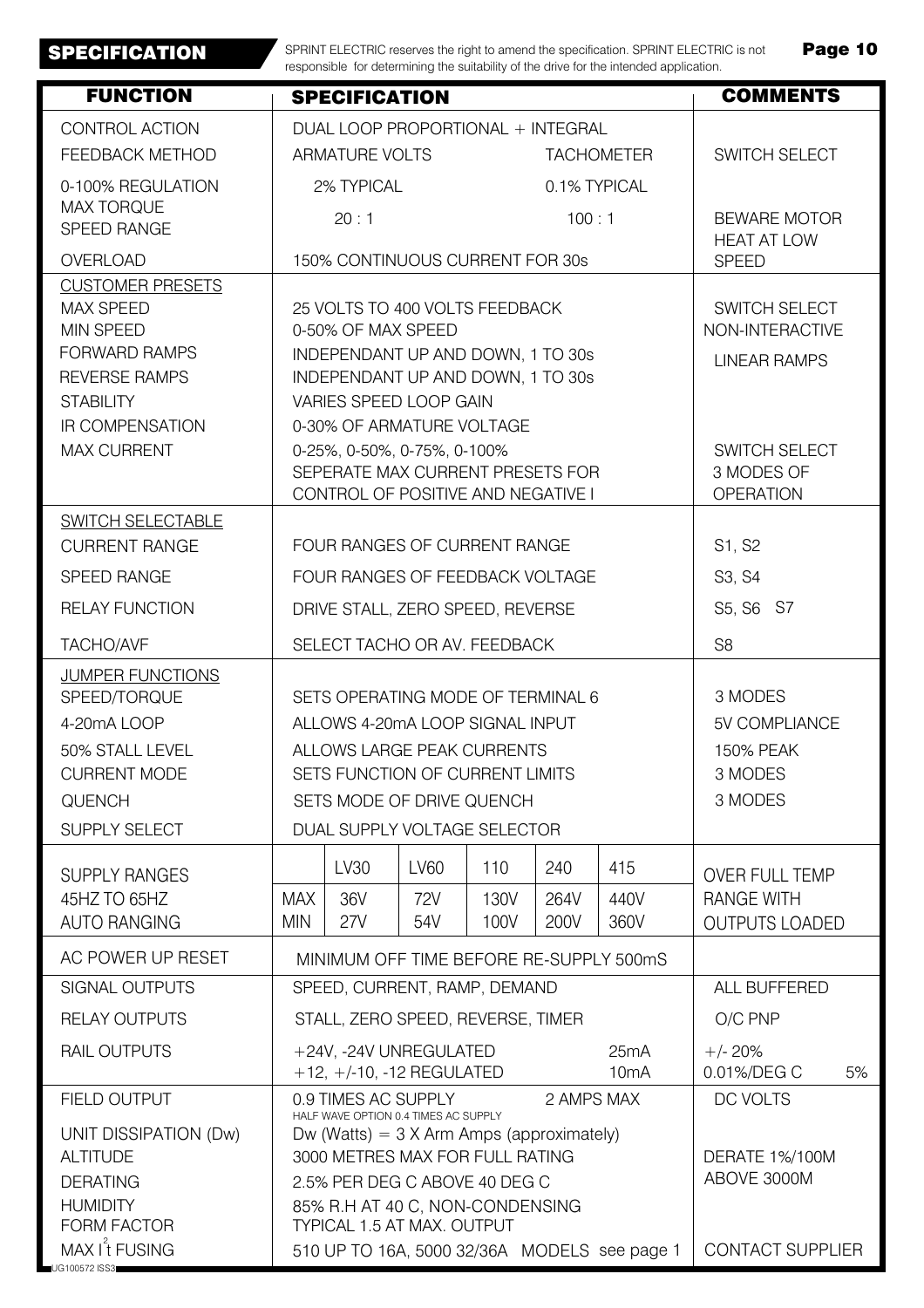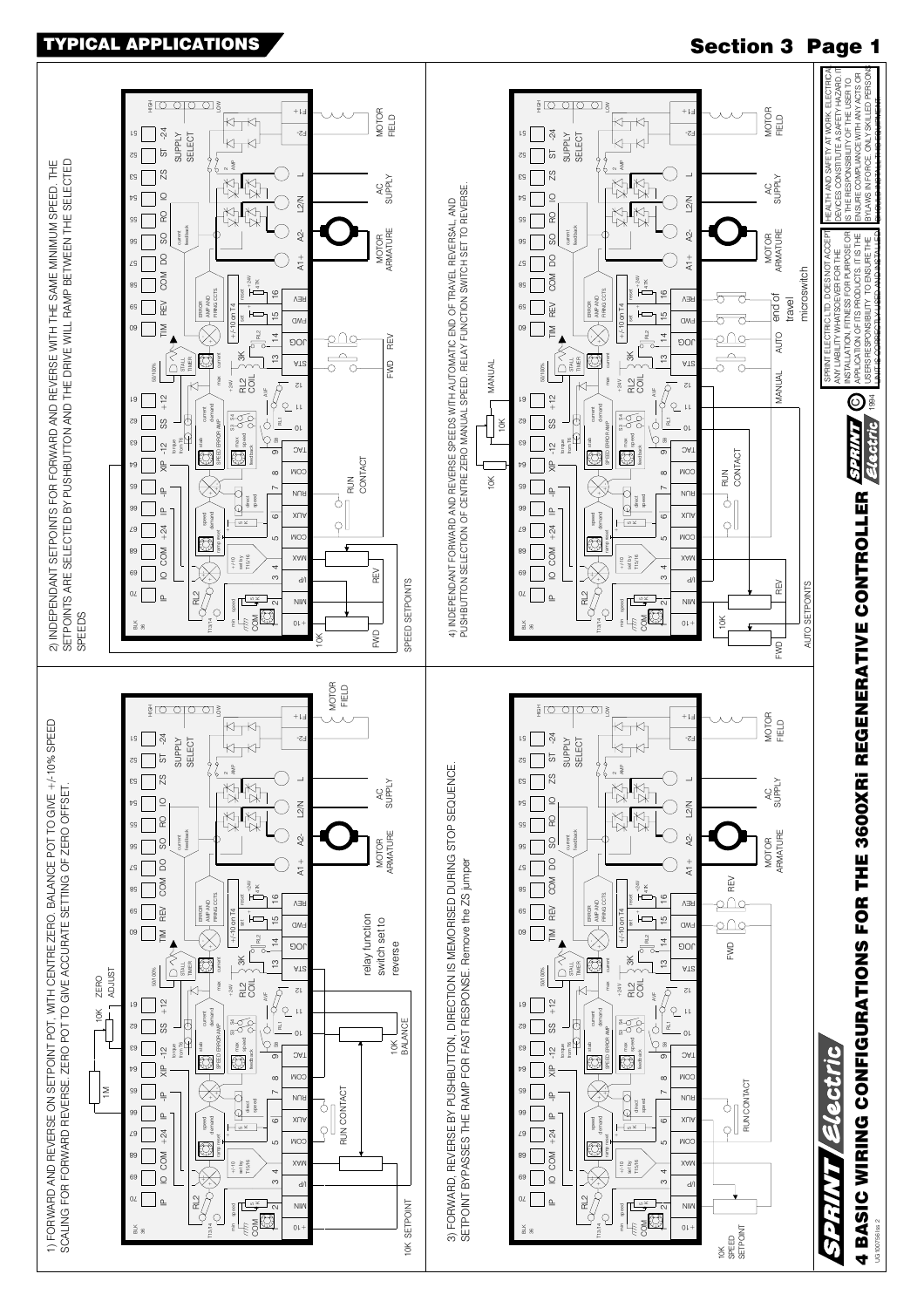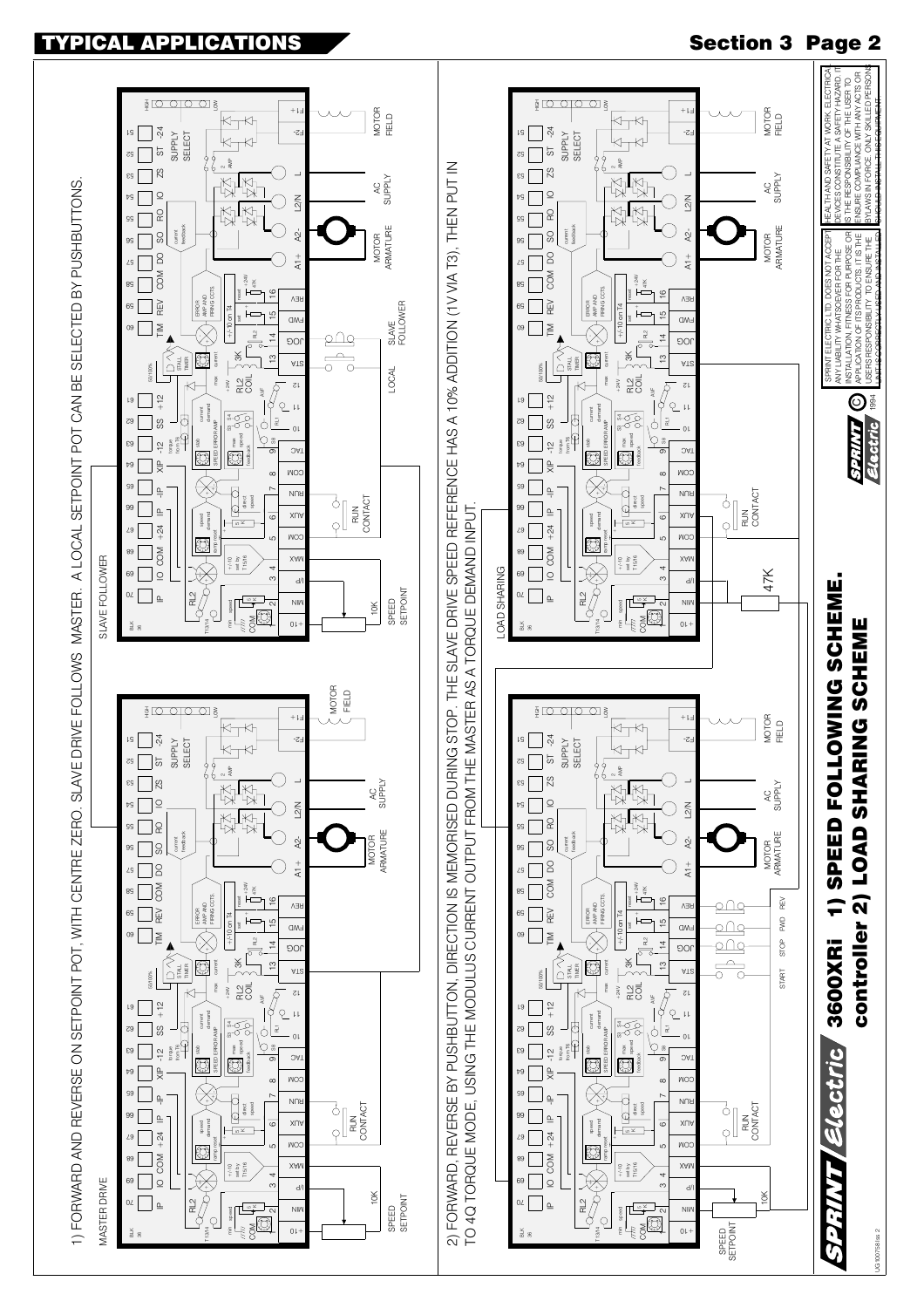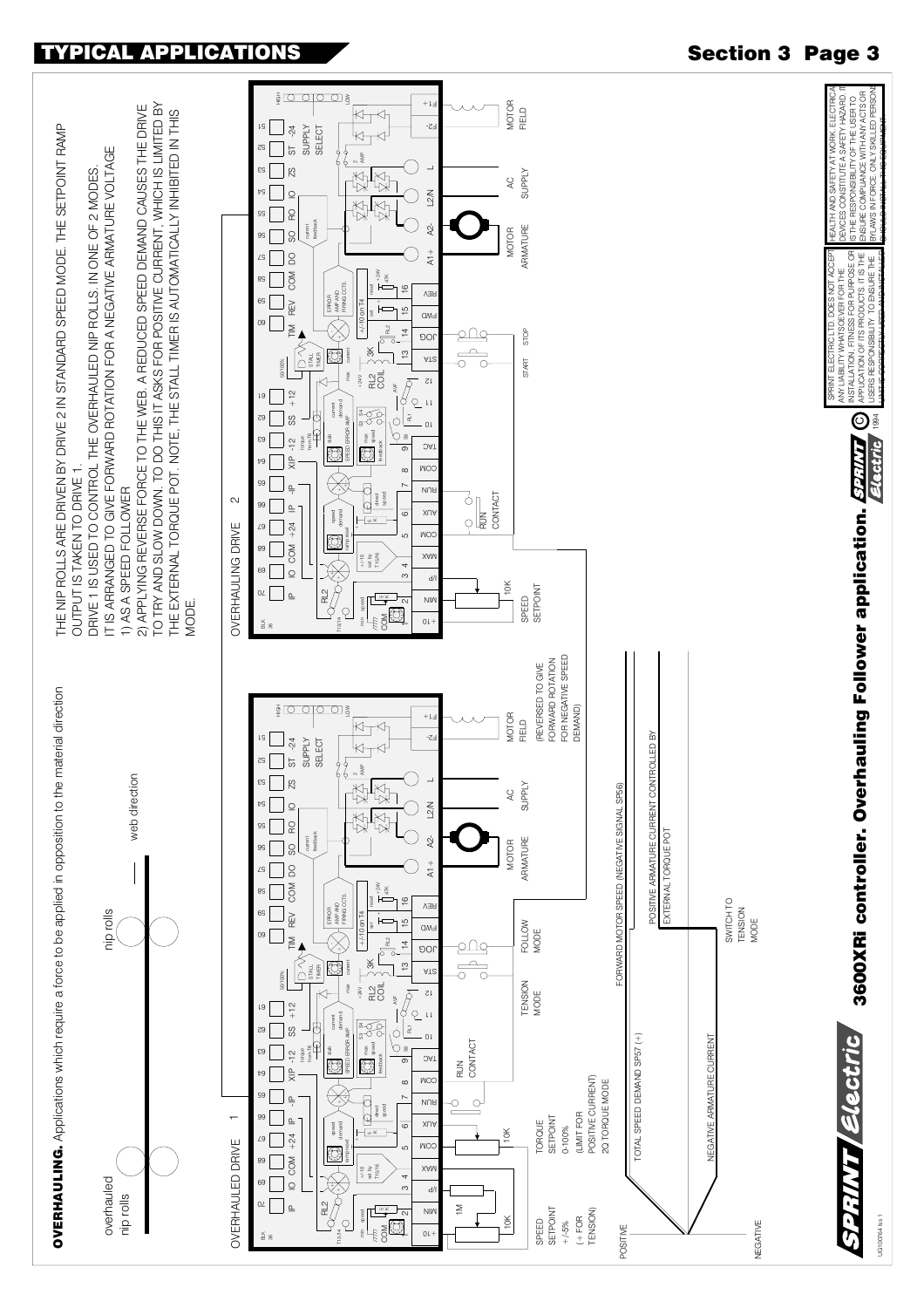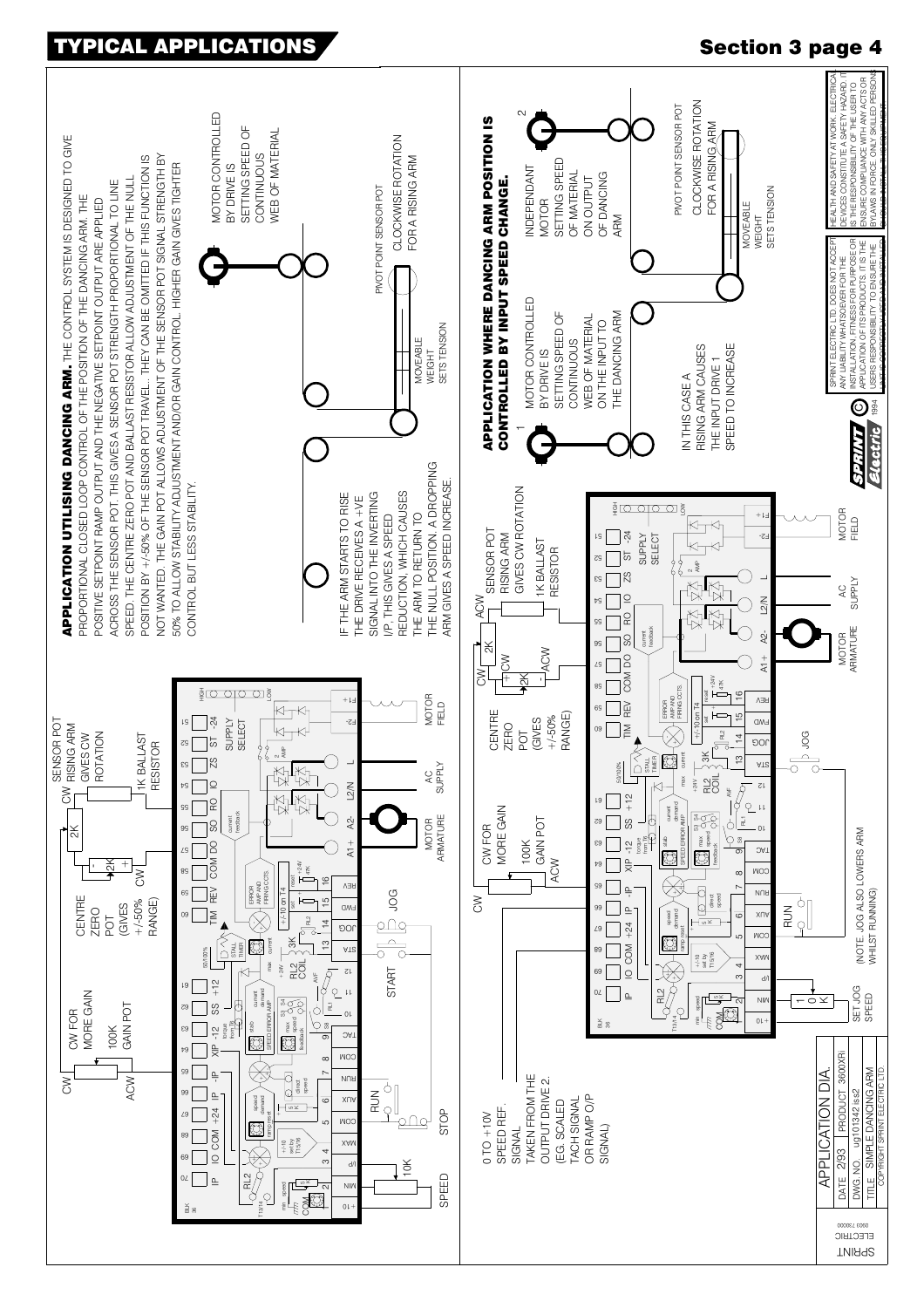

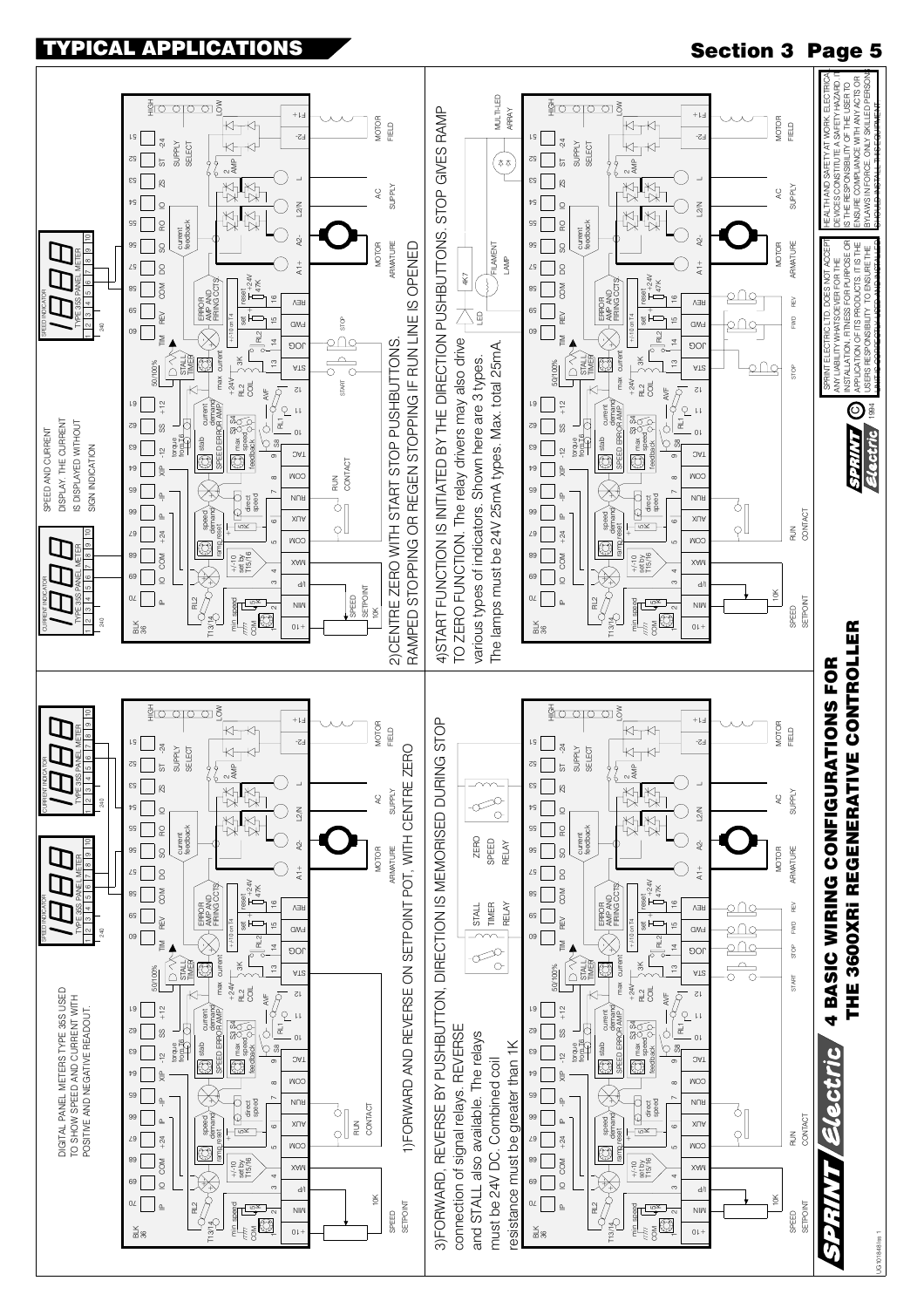



### **Section 3 Page 6**

JG101849 Iss 1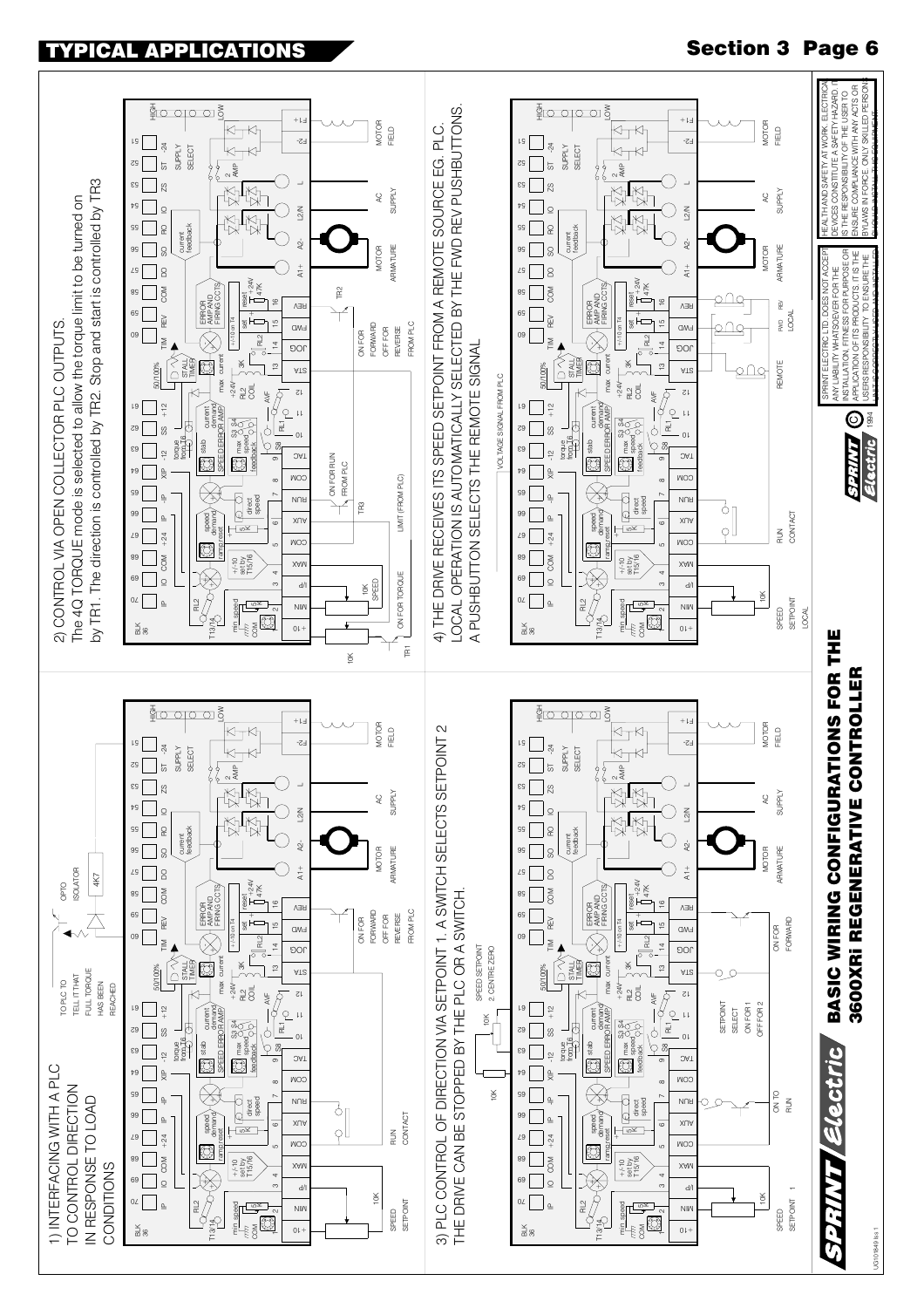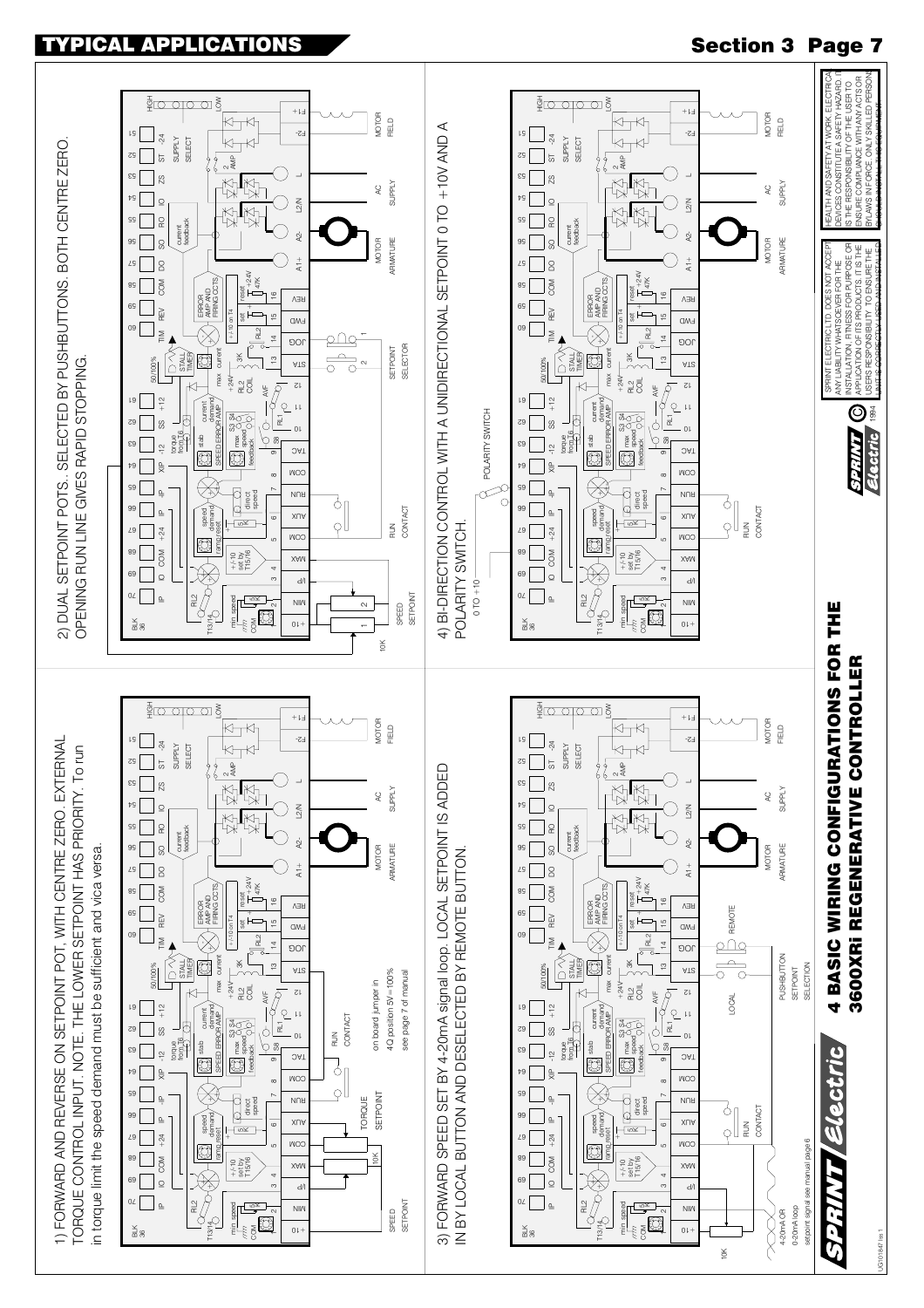### INSTALLATION GUIDE FOR SYSTEMS USED IN THE EU

Special consideration must be given to installations in member states of the European Union regarding noise suppression and immunity. According to IEC1800-3 (EN61800-3) the drive units are classified as complex components only for professional assemblers, with no CE marking for EMC. The drive manufacturer is responsible for the provision of installation quidelines. The resulting EMC behaviour is the responsibility of the manufacturer of the system or installation. The units are subject to the LOW VOLTAGE DIRECTIVE 73/23/EEC and are CE marked accordingly.

Following the procedures outlined below will normally be required for the drive system to comply with the European requlations. some systems may require different measures. Installers must have a level of technical competence to correctly install. Although the drive unit itself is not subject to the EMC directive, considerable development work has been undertaken to ensure that the noise emissions and immunity are optimised.

\* EN61800-3 specifies 2 alternative operating environments. These are the domestic (1st environment) and industrial (2nd environment). There are no limits specified for conducted or radiated emissions in the industrial environment, hence it is usual for the filter to be omitted in industrial systems.

Definition of an industrial environment. All establishments other than those directly connected to a low-voltage power supply network which supplies buildings used for domestic purposes.

### **DRIVE INSTALLATION REQUIREMENTS FOR EMC COMPLIANCE**

USERS METAL ENCLOSURE

Keep parallel runs of power and control cables at least 0.3m apart. Crossovers must be at right angles

Keep sensitive components at least 0.3m from the drive and power supply cables

The AC connections from the filter to the drive must be less than 0.3m or if longer correctly screened

Do not run filtered and unfiltered AC supply cables together

Control signals must be filtered or suppressed eg control relay coils and current carrying contacts. The drive module has built in filters on signal outputs

東

110V CONTROL

The AC supply filter must have a good earth connection to the enclosure back plane. Take care with painted metal to ensure good conductivity.

The metal enclosure will be the RF ground. The AC filter, drive earth and motor cable screen should connect directly to the metal of the cabinet for best performancone motor cable must be screened or

Linear control signal cables must be screened with the screen earthed at the drive end only. Minimise the length of screen stripped back and connect it to an analogue earth point

the screen must extend into the

**Section 3 page 8** 

C E

armoured with 360 degree screen The AC input filter has earth leakage currents. Earth RCD terminations to earth at each end. The devices may need to be set at 5% of rated current le must have an internal earth cable

 $\overline{a}$ 

osure and motor terminal box to :end DC DRIVE MODULE a Faraday cage without gaps in The internal earth cable must be **DRIVE DRIVE** ARMATURE **DRIVE** earthed at each end. The incoming **AC SUPPLY** CONTROL **EARTH AND FIELD** earth must be effective at RF. **INPUTS OUTPUTS TERMINALS TFRMINAI** WARNING! the earth safety must always take precedence. CONTROL **AC SUPPLY** FILTER \* SIGNAL **FILTERS UNIT IMPORTANT SAFETY WARNINGS** The AC supply filters must The drive and AC filter must only The AC supply filter contains high voltage capacitors and should not be not be used on supplies be used with a permanent earth touched for a period of 20 seconds that are un-balanced or connection. No plugs/sockets are after the removal of the AC supply float with respect to earth allowed in the AC supply **MULTIPLE DRIVES WITH ONE FILTER AND** EARTHING METHODS The filter should be rated for the worst case total DRIVE DRIVE armature current load. The drive units are designed to  $\mathcal{D}% _{T}=\mathcal{C}_{T}\!\left( T_{T_{1}}\right) ^{\ast}\!\left( T_{T_{2}}\right) ^{\ast}\!\left( T_{T_{1}}\right) ^{\ast}\!\left( T_{T_{2}}\right) ^{\ast}\!\left( T_{T_{1}}\right) ^{\ast}\!\left( T_{T_{1}}\right) ^{\ast}\!\left( T_{T_{1}}\right) ^{\ast}\!\left( T_{T_{2}}\right) ^{\ast}\!\left( T_{T_{1}}\right) ^{\ast}\!\left( T_{T_{1}}\right) ^{\ast}\!\left( T_{T_{1}}\right) ^{\ast}\!\left( T_{T_{1}}\right) ^{\ast}\!\left( T_{T_{1}}\$ function normally on unfiltered AC supplies MOTOR<sub>2</sub> MOTOR<sub>1</sub> shared with other thyristor DC drives. (not AC drives) . . . . . . . . . . . . . EILTER **CUBICLE METAL** ANALOGUE 0V (COM. TERMINAL 5 ON DRIVES) CLEAN EARTH INSULATED FROM METALWORK **WORK EARTH BACKPLATE 24V LOGIC CONTROL CLEAN EARTH METAL WORK INSULATED FROM METALWORK STAR DOORS INCOMING SAFETY EARTH POINT**